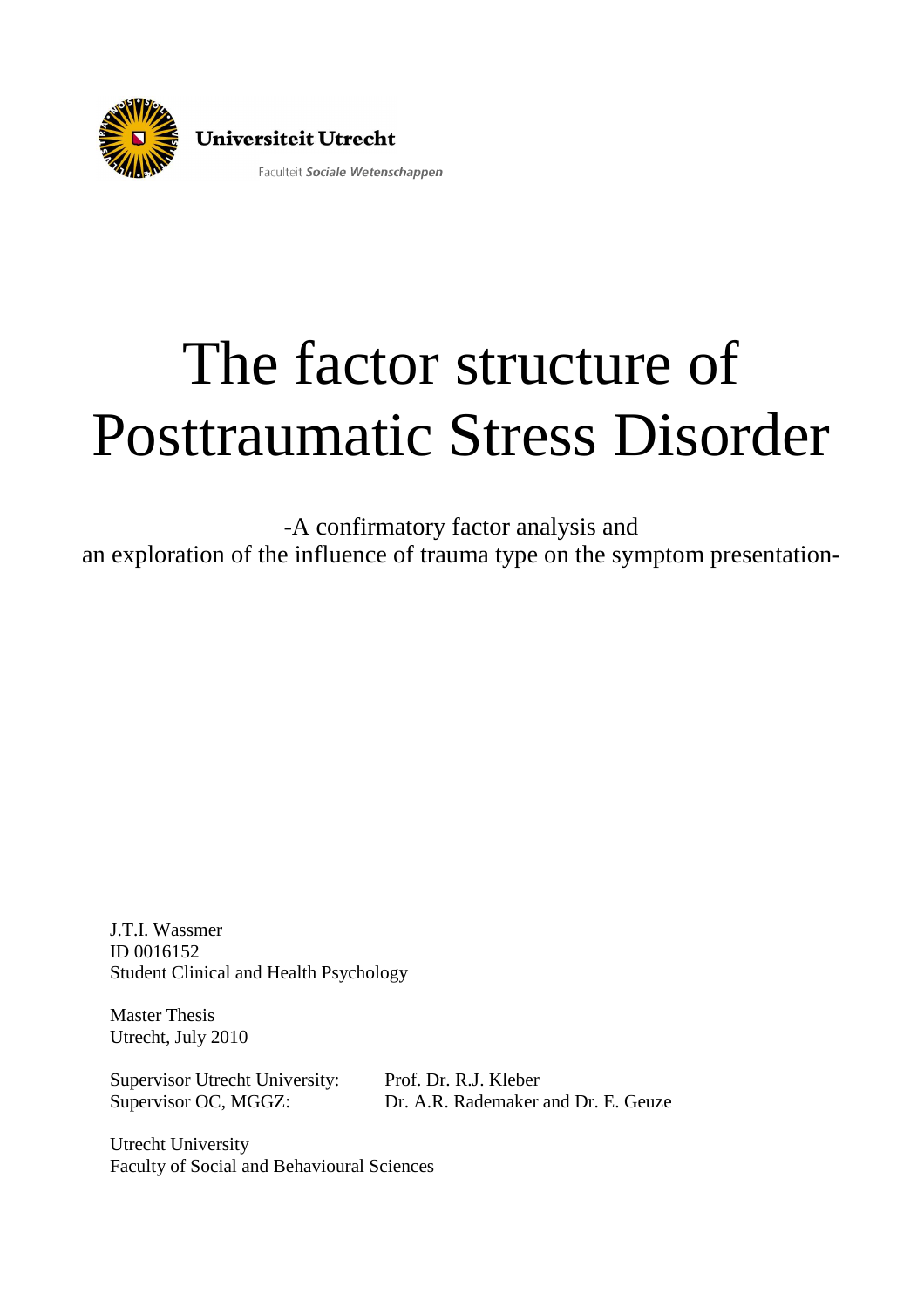## **Index**

**Preface · 2** 

#### **Summary · 3**

## **1. Introduction · 4**

1.1 Typical reactions to traumatic events · 4

1.2 Development of Posttraumatic Stress Disorder in the Diagnostic and Statistical Manual of Mental Disorders · 5

## **2. Theoretical framework · 8**

2.1 Criticism to the current PTSD diagnosis · 8 2.2 Defining PTSD using factor structure · 9 2.3 The four-factor model of King et al.  $(1998) \cdot 10$ 2.4 The four factor model of Simms et al.  $(2002) \cdot 10$ 2.5 King et al. versus Simms et al. · 11 2.6 Trauma type and the symptom presentation of PTSD · 12 2.7 Six-factor structure· 13 2.8 Present study· 14

## **3. Methods · 17**

3.1 Subjects · 17 3.2 Measures · 17 3.3 Statistical analyses · 18 *3.3.1 Confirmatory factor analysis· 18 3.3.2 Fit indices · 18 3.3.3 Factor models · 19 3.3.4 Multivariate Analysis of Variance · 19* 

## **4. Results · 20**

4.1 CFA · 20 *4.1.1 Assumption*s *· 20 4.1.2 Outcomes · 20 4.1.3 Comparison of proposed factor models · 21 4.1.4 Factor loadings · 21*  4.2 MANOVA · 23 4.2.1 Assumptions · 23 4.2.2 Outcomes · 23

## **5. Discussion · 24**

5.1 Does the PTSD six-factor model fit the data of a heterogeneous trauma-exposed population? · 24 5.2 What is the influence of trauma type on the symptom presentation of PTSD? · 25 5.3 Limitations · 26 4.4 Strengths · 27 5.5 Conclusion and future research · 27

**References· 29** 

**Appendix· 35**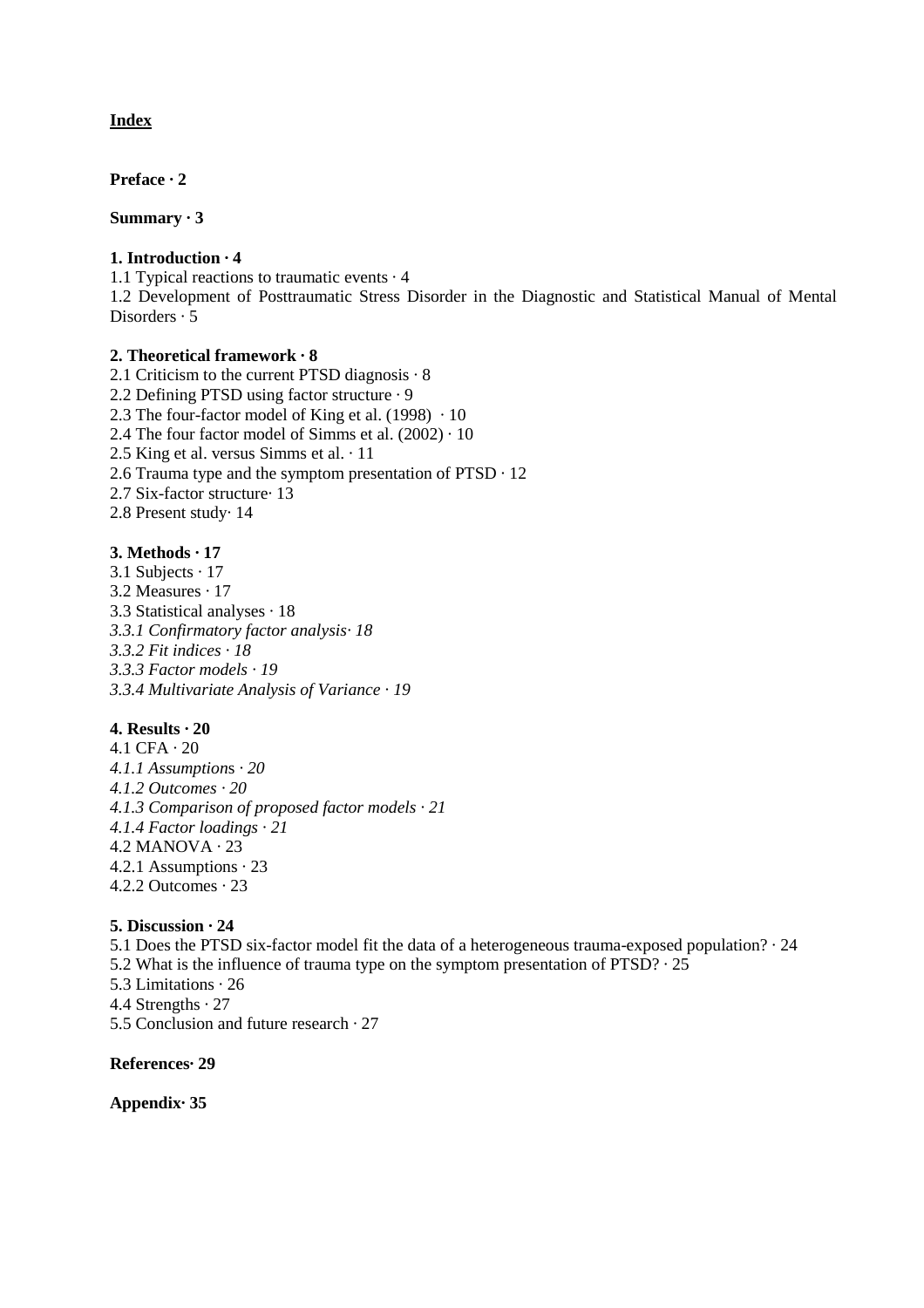## **Preface**

This thesis has been written in the context of my research internship at the research centre of the Dutch military mental health care, which I have conducted from October 2009 until February 2010. I have done the research as part of the Master program Clinical Psychology at the Utrecht University. The main themes are Posttraumatic Stress Disorder, its factor structure and the influence of trauma type on the symptom presentation. The aim of this study was to contribute to the existing body of literature that tries to improve the diagnosis of PTSD.

I am indebted to everybody who has been supportive during the period I have been working on this thesis. I would like to mention some people in particular.

The capability and knowledge of my supervisors of the research centre – Dr. A.R. Rademaker and Dr. E. Geuze - was of great value for the process of the research. They were involved from the beginning of the research and their efforts were crucial for the successful analysis of data.

I am very grateful to my supervisor of the Utrecht University, Prof. Dr. R.J. Kleber. I would like to thank him for the welcoming atmosphere in his room. It has been very pleasant and useful to discuss this research project with him.

I express my gratitude to Prof. Dr. A. van Minnen of 'Overwaal, Centre of Anxiety Disorders' for providing data.

My immeasurable gratitude goes out to my parents Esther van der Plas and Hans Wassmer for their never ending support. Their ongoing encouragement has always kept me going. I reason that it must be pleasure for them to finally see me finishing my second Master program after nine years of studying.

Last but not least, a warm thank you is extended to my girlfriend Miranda Smit, who was so kind to improve the English writing of my thesis, and critically checked my thesis before I handed it in.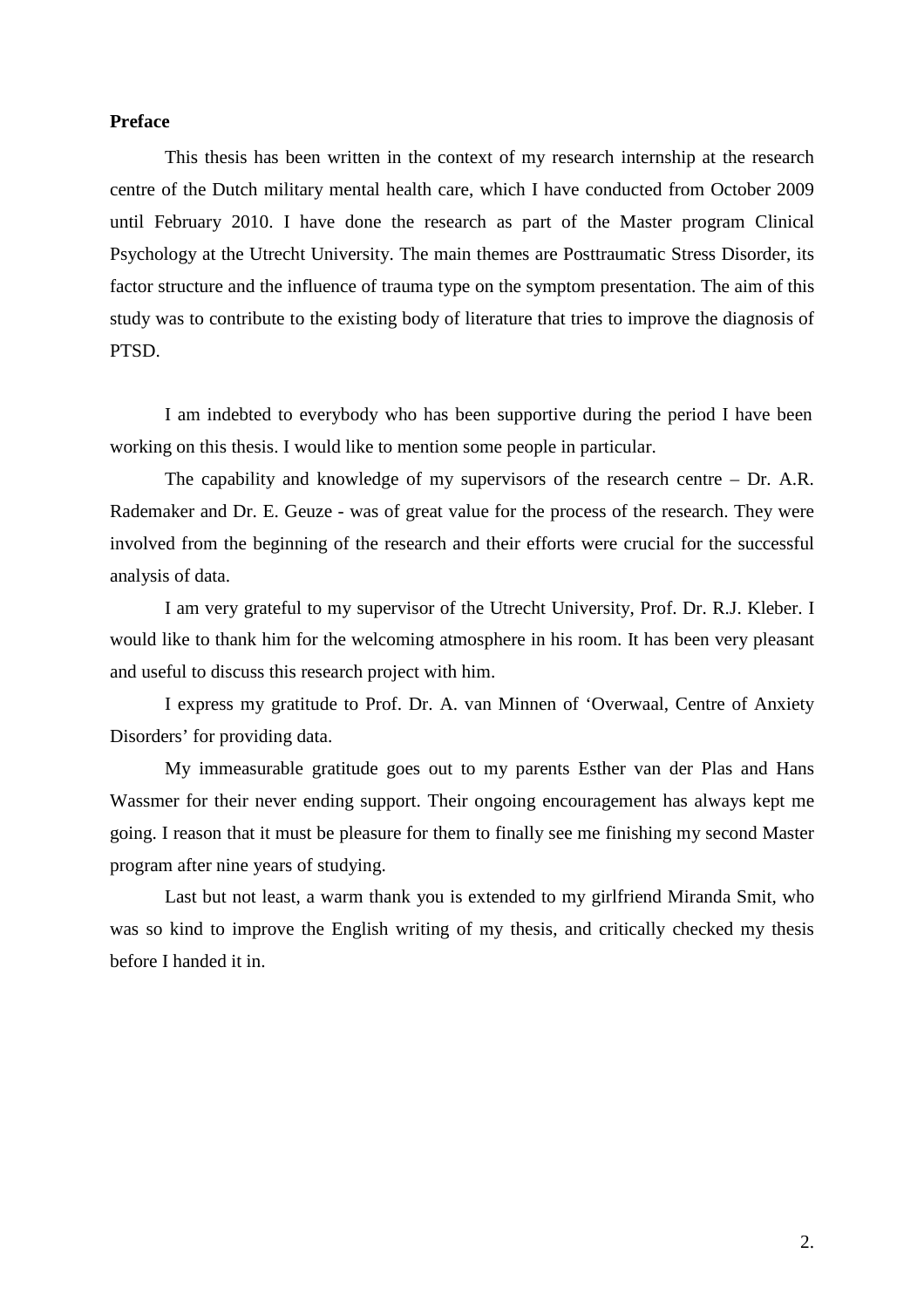## **Summary**

There is considerable debate about the legitimacy of the PTSD diagnosis. Therefore there is an urge to supplement the diagnostic system with scientific observations, preliminary to the construction of the fifth version of the DSM. This master study investigated the diagnosis of PTSD. Specifically, the current (DSM-IV-TR) factor structure and three alternative factor structures were analyzed and tested on a 'heterogeneous trauma-exposed population'. The alternative models consisted of a nested six-factor model, the King et al. (1998) model and the Simms et al. (2002) model. The six factor model was designed by Ebberink et al. (2009) and it distinguishes PTSD specific symptoms from dysphoria symptoms and a 'PTSD a specific' symptom. To investigate the fit of the factor models on the trauma population, and to compare it to each other, a confirmative factor analysis (CFA) was performed.

The second aim of this study was to explore the relation between trauma type and PTSD, since studies indicate that the symptom presentation of PTSD is related to trauma type. To explore this relation, a multivariate analysis of variance (MANOVA) was performed. The current study used data from the Dutch translation of the Clinician-Administered PTSD Scale (CAPS) that was acquired from 170 clients of two Mental Healthcare Centres: 'Overwaal, Centre of Anxiety Disorders' and 'Hendriks & Rooseboom, specialists in psychological health'. All clients were clinically diagnosed with PTSD.

Comparison of the proposed factor models showed that he DSM-IV-TR model had the worst fit, and the Simms model provided the best fit. These findings are not consistent with the study of Ebberink et al. (2009), and do not support the assumption that the six factor model shows superior fit to the other models. On the contrary, the findings are concordant with the broad acknowledgement that the PTSD symptomatology of re-experiencing is typical for PTSD (Horowitz, 1997; King et al., 1998; Simms et al., 2002; Brewin, 2003). Obvious is that avoidance could be best defined by two symptoms of active avoidance (C1, C2). Furthermore, there was no statistically significant difference among trauma groups on the symptom representation of PTSD.

The present findings suggest that there are many reactions to extreme trauma, but that the Simms model includes a core set of symptoms that applies for all trauma types. The findings support the weighty body of literature that challenges the current DSM-IV-TR PTSD factor structure and support the view that it involves four clusters of symptoms as opposed to three.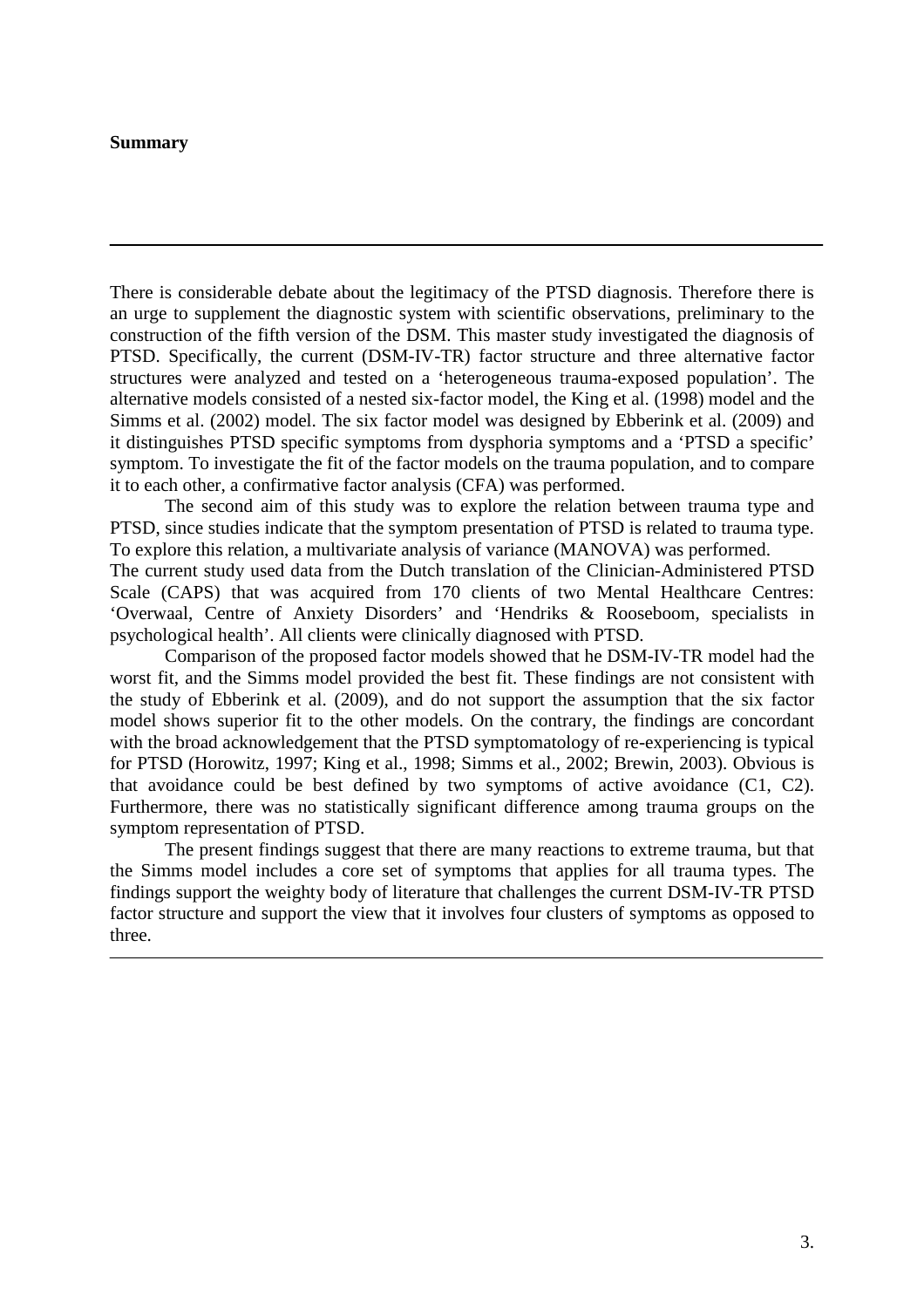## **1. Introduction**

#### 1.1 Typical reactions to traumatic events

Victims of overwhelming events, such as war, oppression, child abuse, marital violence, robbery, natural disaster or disaster of human origin and life-threatening accidents have a mental and physical response that follows the traumatic event (Brewin, 2003). Such events involve an adaptive reaction, which is associated with elevated levels of stress. Stress could be seen as a functional mechanism, in that it is an emergency reaction in a threatening situation, which goes in conjunction with a discharge of the sympathetic nervous system. It prepares the human body for 'fight', 'flight' or 'freeze'. Because stress involves emotions like anger and fear, and chronic stress is known to cause health problems, people have a negative association with it (van Doornen, 2004).

With stress, cortisol and adrenaline are released that influence the storage of emotional memories by activating the amygdala (van Doornen, 2004). Moreover, in order to anticipate potential danger, 'stressful memories' are highly adaptive and, when appropriate, play a key role in survival. However, when an event overwhelms the individual's 'psychological defenses', he/she cannot return to his/her former state of homeostasis (psycho-biological wellbeing). Instead, an individual develops enhanced stress reactivity and sympathetic arousal.

Most people return to their 'normal state' after a traumatic event as a consequence of their resilience (Bonanno, 2004). However, some people remain on a level of heightened stress reactivity and sympathetic arousal and repeatedly re-experience the traumatic event. Other symptoms that could follow a traumatic event include the avoidance of stimuli associated with the event and emotional numbing. If these symptoms persist for a longer period, these people could develop Posttraumatic Stress Disorder (PTSD), the formal diagnosis of (among others) the American Psychiatric Association (APA) for special suffering that is caused by a traumatic incident.

This master study investigates the diagnosis of PTSD. Specifically, the current factor structure and three alternative factor structures will be analyzed and tested on a 'heterogeneous trauma-exposed population'. The alternative structures consist of two four factor structures and a six factor structure. By means of a confirmatory factor analysis it will be determined which structure has superior fit on the trauma population. Additionally, the influence of 'trauma type' on the symptom presentation of PTSD will be explored. These issues will be elaborated on in chapter two.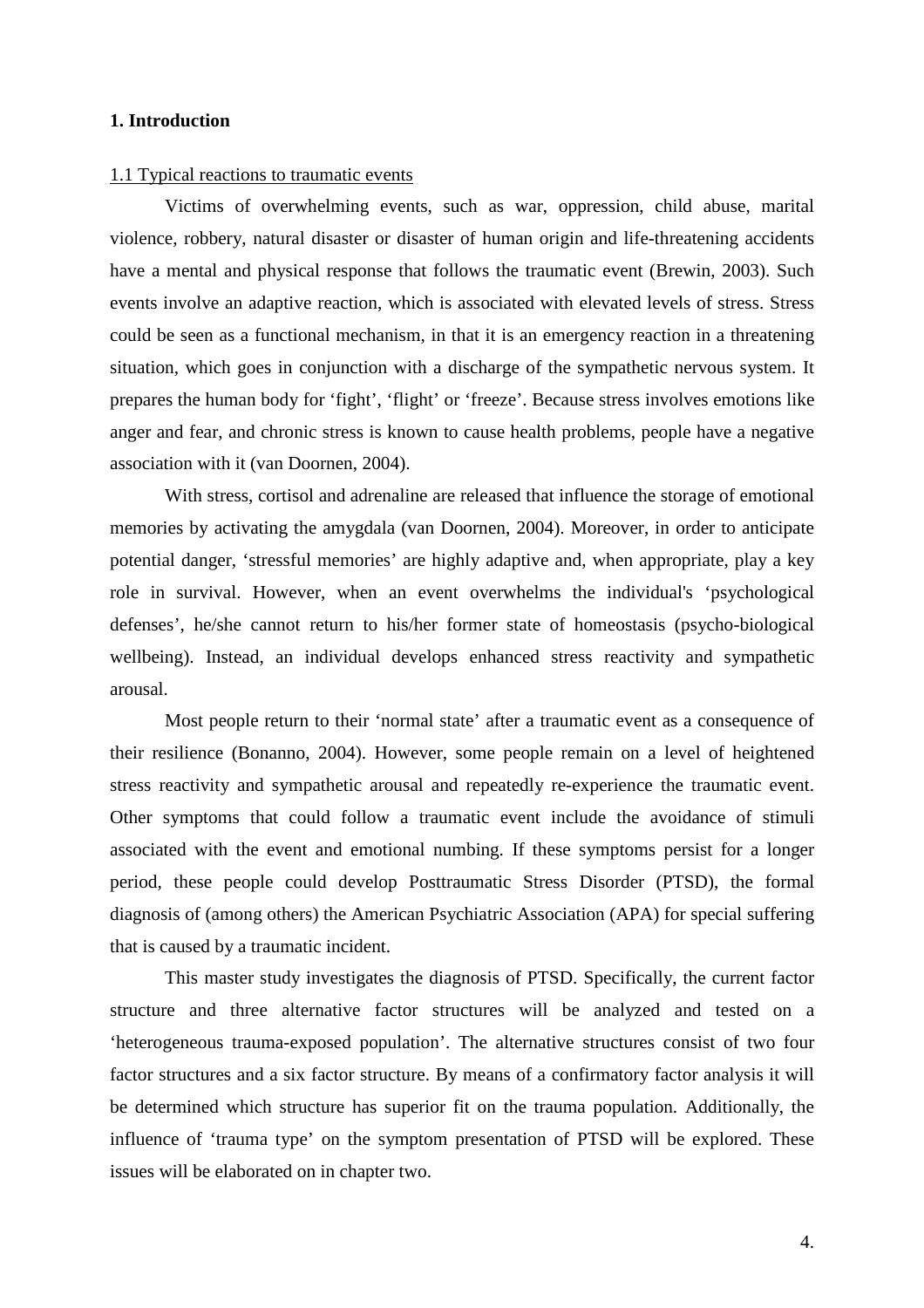# 1.2 Development of Posttraumatic Stress Disorder in the Diagnostic and Statistical Manual of Mental Disorders

Responses to (psychologically) traumatic events have been described since several centuries before Christ. However, these were not studied scientifically until the middle of the 19<sup>th</sup> century. Scientific efforts started after similar signs and symptoms were observed from victims of disasters, such as train crashes, and wars. For example, 'railway spine' was a common syndrome after railway accidents, which consisted of irritability, restlessness, memory loss and malaise (Erichsen, 1867, cited by Rademaker, 2009; Horowitz, 1997). Also, observations of a cluster of symptoms, like shortness of breath, palpitations, head ache and fatigue, had been made of soldiers in the American Civil War, which was later referred to as 'soldier's heart' or 'irritable heart of the soldiers' (Da Costa, 1871, cited by Rademaker, 2009; Horowitz, 1997). Initially, it was thought that victims were malingering. Despite the prevailing controversy, however, later neurologists realised that the aforementioned symptoms could be attributed to unconscious psychological motivational factors (Horowitz, 1997).

By the end of the nineteenth century Freud discussed the concept of trauma. He thought that overwhelming stimuli (such as sights and sounds) that could not be mastered breach one's 'mental skin' and produce psychological symptoms such as hysterical paralysis and loss of function (1920, cited by Brewin, 2003). Many years later, Januff-Bulman added that trauma shatters people's beliefs about the world and ourselves (1992, cited by Brewin, 2003). Core assumptions help people to sustain in every day life to motivate, to overcome difficulties and to plan for the future. Situations that oppose these assumptions have the potential to be traumatic. According to Bolton & Hill, "a posttraumatic stress reaction is a failure to integrate the trauma into the system of belief about the self and reality" (1996, cited by Brewin, 2003).

Initially, the phenomena that occurred as a consequence of a traumatic experience were most obvious in soldiers of World War I and II. As a result, from the beginning of the twentieth century the symptoms were named in war-related terms: 'combat neurosis', 'combat fatigue', 'combat exhaustion', 'operational fatigue', 'battle fatigue', 'battle neurosis' and 'shell shock' (Horowitz, 1997; Brewin, 2003).

As a consequence of the Vietnam War in the 1960s and '70s, American veterans also suffered from several (psychological) problems and lobbied for acknowledgement of these problems. Meanwhile, empirical research indicated that the syndrome was not only a consequence from war-zone exposure, but from civilian catastrophes as well (Brewin, 2003).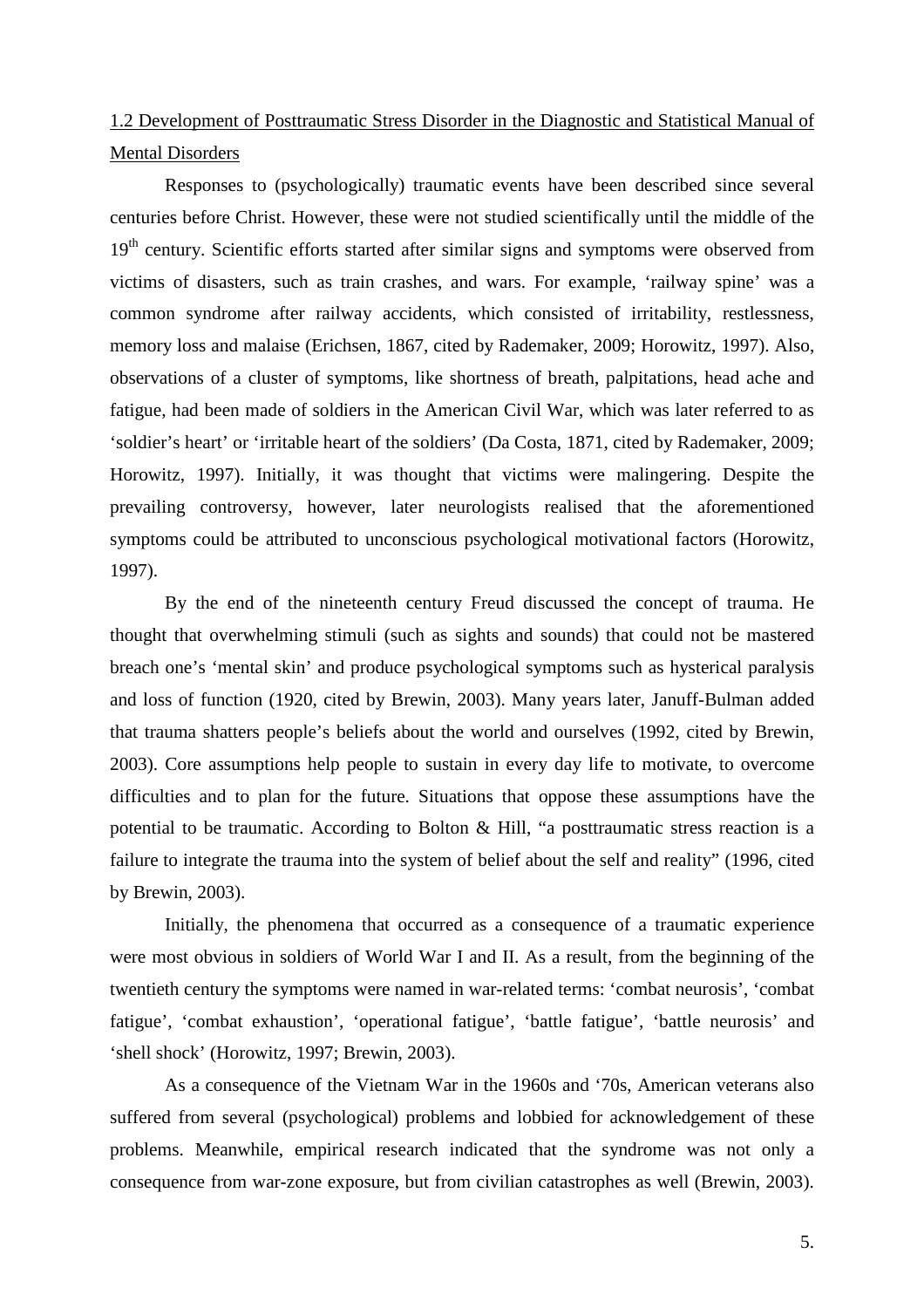Taken together, this ultimately led to the inclusion of PTSD in the DSM-III from the APA in 1980.

The acknowledgement that different types of trauma can lead to a single disorder was a critical turning point in the history of traumatic stress studies (Kelley et al., 2009). Since then, research on PTSD was increasingly focused on other types of traumas (Brewin, 2003).

The initial criteria of PTSD were largely based on informal studies describing the symptoms of combat veterans, survivors of the Holocaust, or individuals exposed to other extreme stressors. Horowitz was one of the first to carry out experimental research in this field. His work proposed a model that described how people adapt to events that overwhelm mental defences. It involved a structure of intrusive, re-experiencing symptoms alternating with avoidance and emotional numbing. He suggested that these interlinked processes are inclined to occur in temporal phases to enable change in mental structures increasingly in a manageable way (Horowitz, 1976).

## Figure 1. *PTSD criteria in the DSM IV-TR edition*, *ranging from B till F.*

- B. The traumatic event is persistently reexperienced in at least one of the following ways:
- Recurrent and intrusive distressing recollections of the event;
- Recurrent distressing dreams of the event;
- Acting or feeling as if the traumatic event were recurring;
- Intense psychological distress at exposure to cues that symbolize or resemble an aspect of the traumatic event;
- Physiological reactivity upon exposure to events that symbolize or resemble an aspect of the traumatic event;
- C. Persistent avoidance of stimuli associated with the trauma and numbing of general responsiveness (not present before the trauma), as indicated by at least three of the following:
- Efforts to avoid thoughts, feelings or conversations associated with the trauma;
- Efforts to avoid activities, places or people that arouse recollections of the trauma;
- Inability to recall an important aspect of the trauma;
- Markedly diminished interest or participation in significant activities;
- Feelings of detachment or estrangement from others;
- Restricted range of affect;
- Sense of a foreshortened future;

D. Persistent symptoms or increased arousal (not present before the trauma), as indicated by at least two of the following:

- Difficulty falling or staying asleep;
- Irritability or outbursts of anger;
- Difficulty concentrating;
- Hypervigilance;
- Exaggerated startle response;
- E. Duration of the disturbance (symptoms in criteria B, C, and D) is more than one month.
- F. The disturbance causes clinically significant distress or impairment in social, occupational or other important
- areas of functioning (APA, 2002).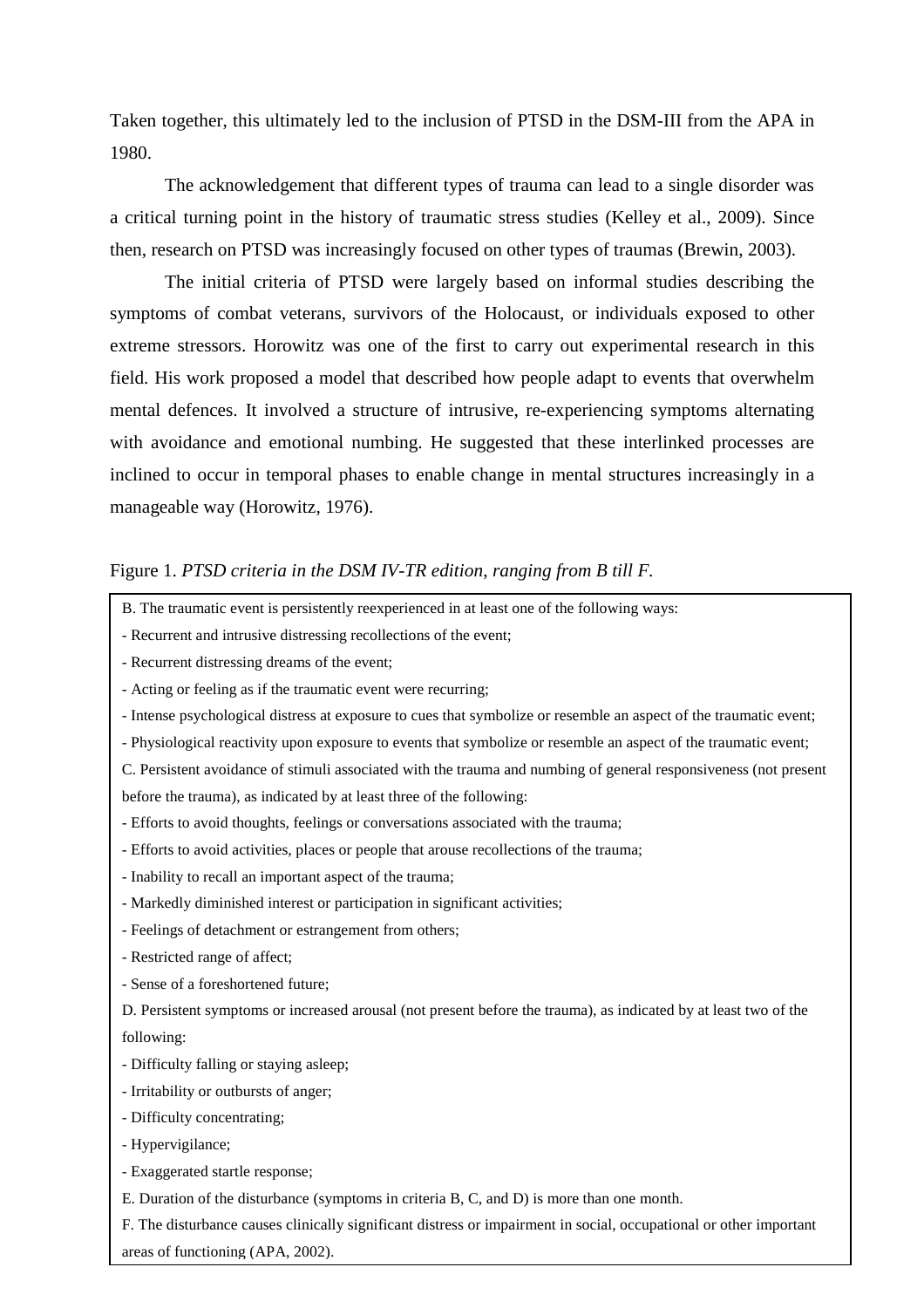After the inclusion of PTSD in the DSM-III and substantial scientific discourse on PTSD several revisions have been made. One major point of debate was about criterion A. It describes certain types of traumatic events that could ultimately lead to PTSD. In the DSM-III the events were to cause "significant symptoms of distress in almost everyone"; in the DSM-III-R edition a second feature was added: the traumatic event should be "outside the range of usual experience". In the DSM IV edition the emotional response to stress was also added as a criterion, and criterion A was divided into two parts (Breslau & Kessler, 2001). PTSD is almost unique among psychiatric diagnoses, because of its link with an external cause (Dobbs, 2009). The other diagnostic criteria for Posttraumatic Stress Disorder are outlined in figure 1.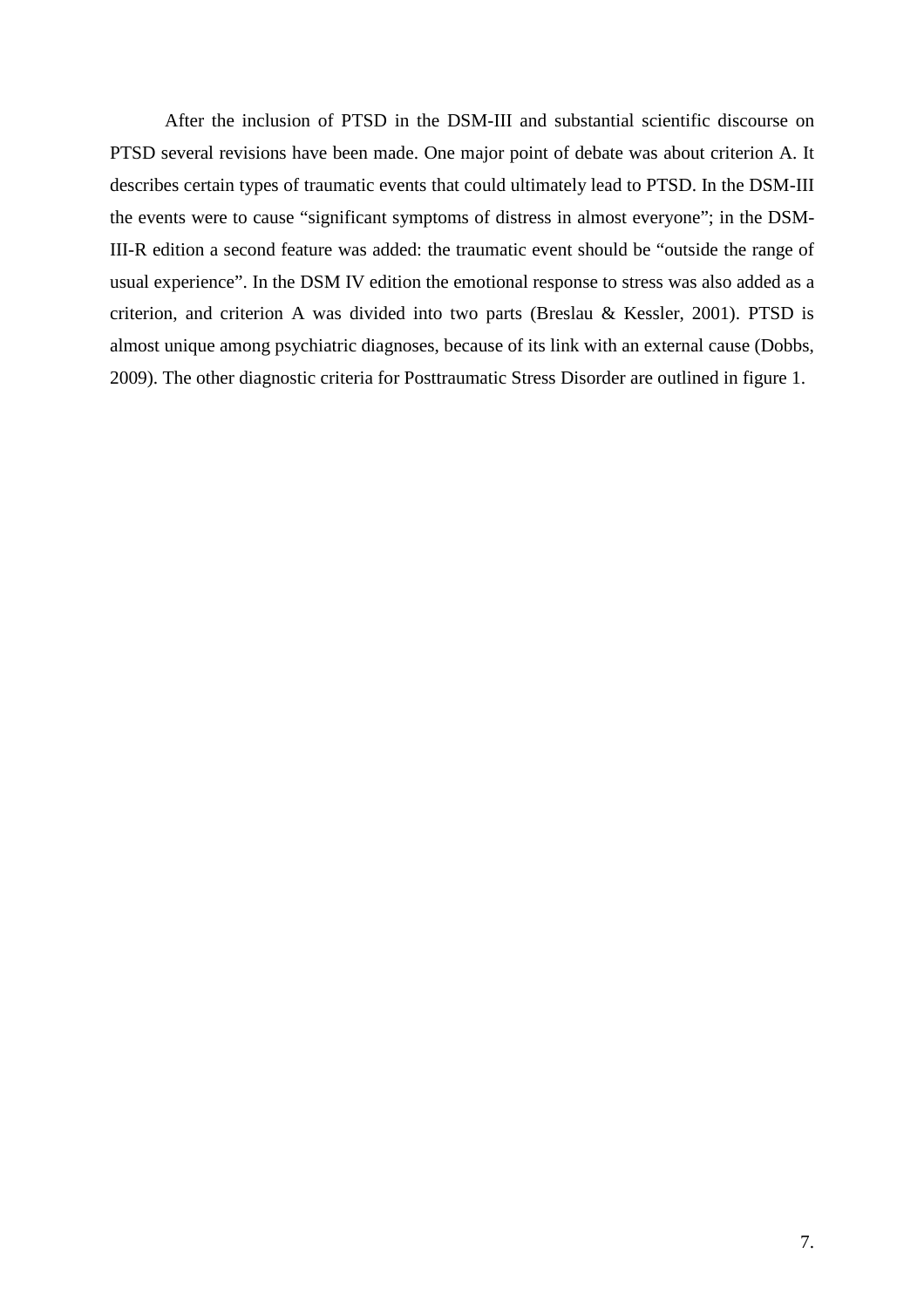## **2. Theoretical framework**

#### 2.1 Criticisms to the current PTSD diagnosis

Preliminary to the construction of the fifth version of the DSM, there is an urge to supplement the diagnostic system with scientific observations, since there is still considerable debate about the legitimacy of the diagnosis. Firstly, considering criterion A, only a minority of the people that experience a traumatic event develop PTSD (Keane et al., 2006). This implies that the event itself is not a sufficient explanation. Trauma severity is one of the strongest predictors of PTSD, but any event is appraised and assimilated in the context of a human being's history and the existing emotional and cognitive set. Therefore, traumatic events produce idiosyncratic responses (Horowitz, 1997; Keane et al., 2006). Moreover, it remains unclear whether there is a link between extreme stress and PTSD. It has been questioned whether supposedly typical traumatic reactions exist and, if so, what the underlying mechanism is of these reactions. The association between experiencing intense fear, helplessness, or horror at the time of trauma seems to be too restrictive (Brewin, 2003).

Secondly, there is considerable symptom overlap between PTSD and other psychiatric disorders. As Brewin (2003, p. 35) noted "emotional and physiological arousal are found in phobic disorders; detachment, loss of interest and hopelessness about the future are found in depression; sleeplessness, irritability, and concentration problems are found both in depression and generalized anxiety disorder, which is also typified by hyper vigilance and exaggerated startle". Furthermore, Horowitz argues that PTSD and complicated grief, which is no formal psychiatric disorder, also have corresponding criteria, such as avoidance, sleeping disturbances and diminished interest or participation in significant activities (Horowitz, 1997; Van den Bout et al., 2001). Although intrusions of the event are claimed to be the most distinctive symptom, they are not unique to PTSD. It is well-established that a high proportion of depressed patients without PTSD (Brewin, 2003) and people suffering from complicated grief (Stroebe et al., 2004) report intrusions of stressful events. However, the nature of the intrusions differs among the disorders (Brewin, 2003; Stroebe et al., 2004). There are indications that complete flashbacks to traumatic events, as opposed to more common intrusive memories, are exceptional in other conditions than PTSD (Brewin, 2003).

Thirdly, the diagnosis of PTSD shows heterogeneous clinical presentations among individuals (Horowitz, 1997; Simms et al., 2002). Two persons can be diagnosed with PTSD without sharing any symptom.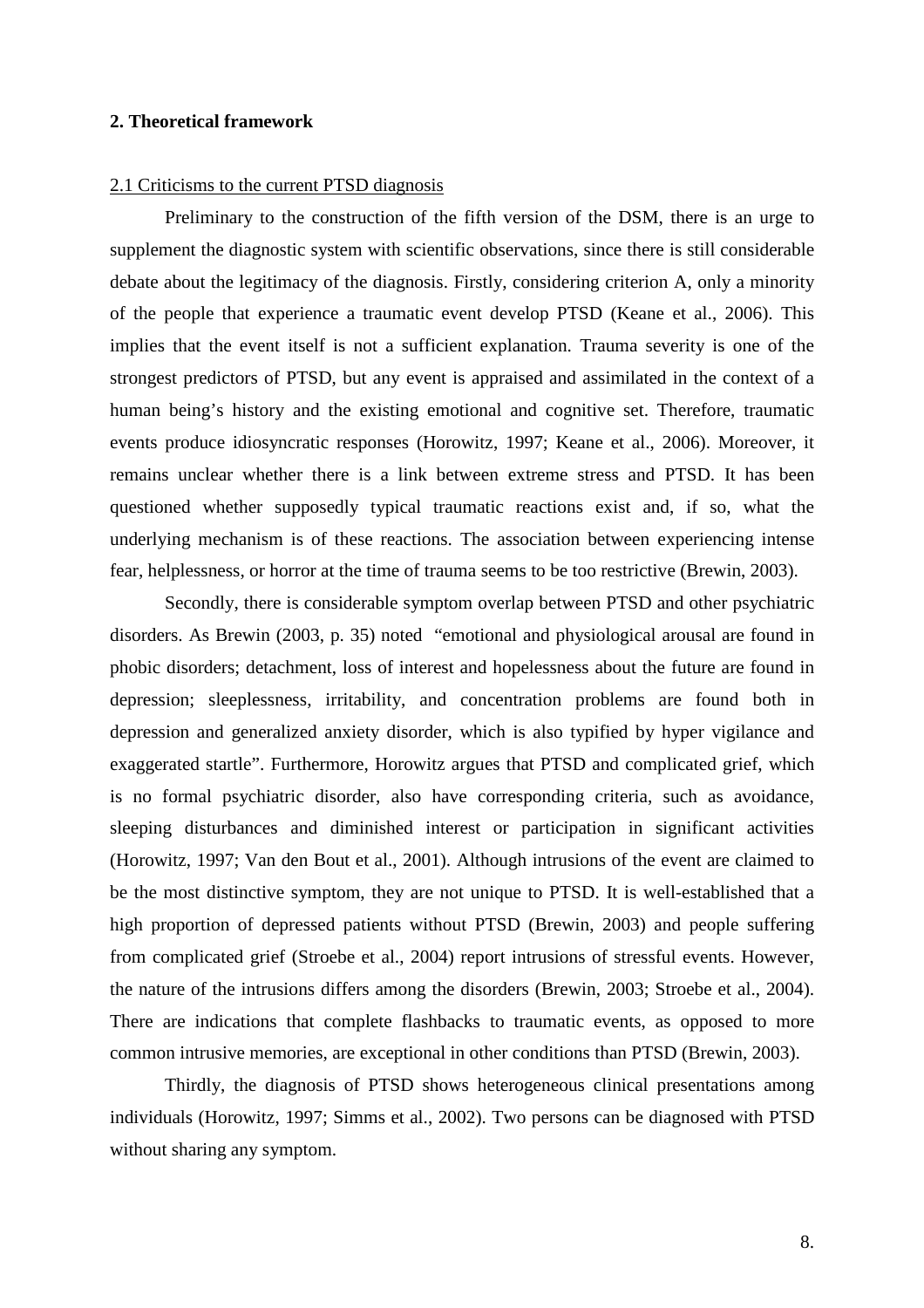The fourth point of discussion, comorbidity, refers to the second and the third. PTSD often occurs together with other psychiatric disorders. There is substantial comorbidity with other anxiety disorders and depressive disorders (Horowitz, 1997; Simms et al., 2002) as with personality disorders, such as antisocial and paranoid personality disorder (Resick, 2001). The high comorbidity rates make it difficult to determine which symptoms belong to PTSD and which do not, because it is just one of many possible reactions to a traumatic event.

Finally, as a consequence of the symptom overlap and heterogeneity, different core components of the syndrome have been theorized (e.g. Horowitz, 1997; King et al., 1998; Simms et al., 2002; Feeny et al., 2000b). Accordingly, much discussion has come into existence about what category of disorders PTSD belongs to. Since numbing and depression seems to be significant predictors of chronic PTSD (Feeny et al., 2000b), one could theorize that the syndrome is a mood disorder. However, other studies centralize the dissociative phenomena of PTSD (Feeny et al., 2000a; Hagenaars et al., 2010). Additionally, some studies interpret the structure of PTSD as a dimensional construct (e.g. Ruscio & Ruscio, 2002), or argue for a dimensional construct (Ford et al., 2009), which means that the syndrome is not a qualitative unique reaction to extreme stress, but rather a reflection of the far end of a continuum of stress reactions (Brewin, 2003).

## 2.2 Defining PTSD using factor structure

Regarding the aforementioned criticism of symptom overlap, symptom heterogeneity and comorbidity, confirmation of the coherence of PTSD symptoms is still required. One way is to examine the structure of PTSD symptoms and to see whether they form latent variables that correspond with the DSM-IV-TR factors. Usually, factor analysis is employed to accomplish this, a statistical technique that attempts to recognize latent factors that can elucidate the interrelationships among a set of variables (King et al., 1998; Simms et al., 2002).

As a consequence of the discussion about the PTSD symptoms, extensive research concerning the factor structure of PTSD has been performed the past few decades. Many studies found that the contemporary DSM structure with three factors does not provide the best fit in various trauma populations (King et al., 1998; Simms et al., 2002; Rasmussen et al., 2007; Naifeh et al., 2008; Cox et al., 2008; Saul et al., 2008; Ford et al., 2009; Lancester et al., 2009). Subsequently, alternative models have been suggested. Two of these have been replicated many times: the four-factor model of King et al. (1998) and the four factor model of Simms et al. (2002).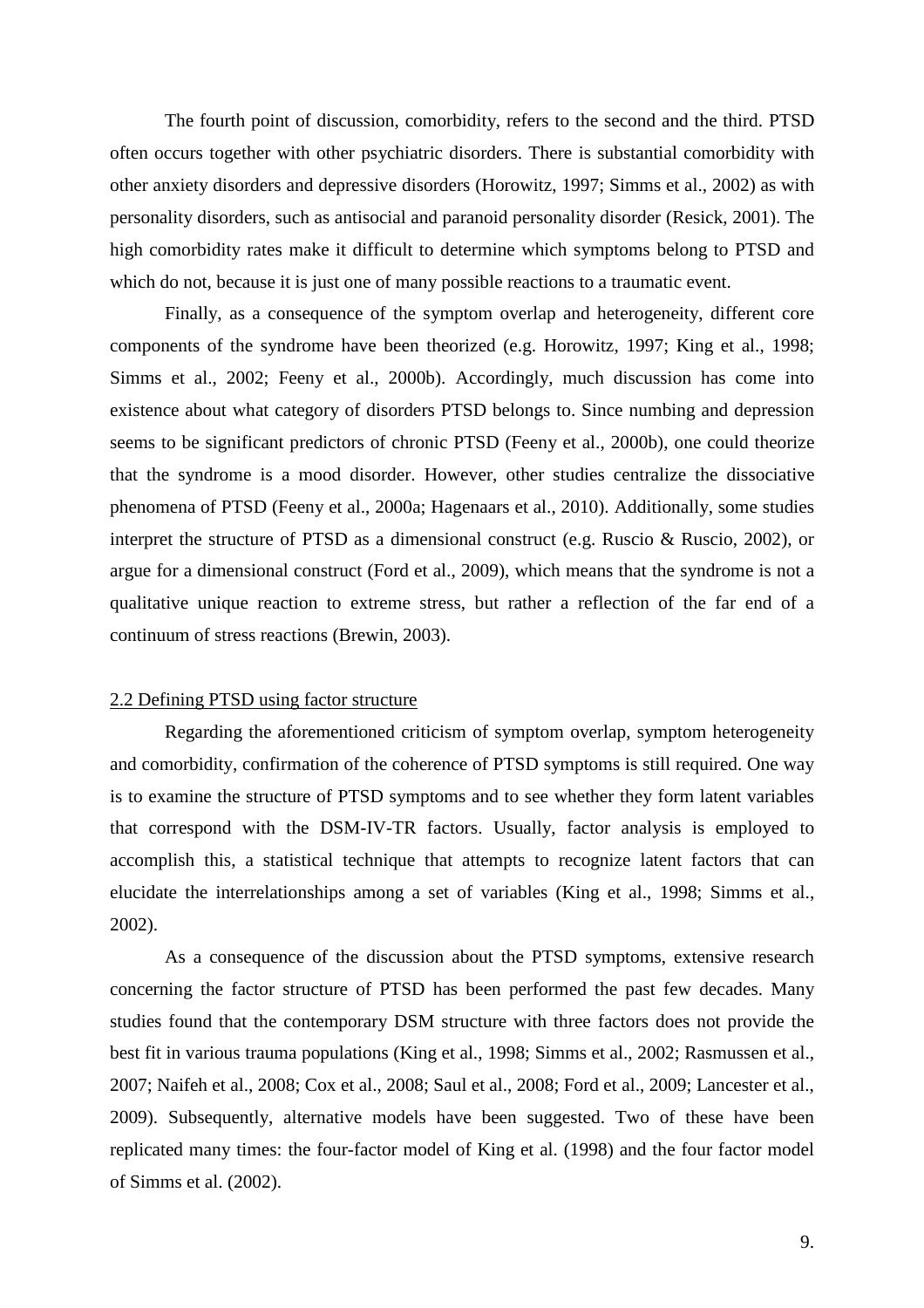#### 2.3 The four-factor model of King et al. (1998)

The confirmative factor analytic study of King et al. (1998) was performed on a large population of male, treatment seeking Vietnam veterans. Their data did not fit the DSM-IV-TR model well. Firstly, the item 'memory loss' was unrelated to the other symptoms. As a consequence, they suggested the possibility of a separate 'memories difficulties' factor. Secondly, King et al. found that the deliberate avoidance symptoms (C1 and C2) are independent from the emotional numbing symptoms (C3-C7). This resulted in a factor structure, which consisted of 're-experiencing', 'avoidance', 'emotional numbing' and 'arousal', in which criterion C was divided in two factors The model, hereafter referred to as the "King model", has been affirmed in later studies with a variety of populations, such as in a 'U.S. national sample of individuals' with lifetime PTSD (Cox et al., 2008), in 'heterogeneous trauma-exposed, general medical patients' (Naifeh et al., 2008), in 'West and Central African Refugees' (Rasmussen et al., 2007), and in 'trauma-exposed adolescents' (Saul et al., 2008; Ford et al., 2009).

## 2.4 The four factor model of Simms et al. (2002)

In 2002, Simms et al. presented another four-factor model, hereafter referred to as the "Simms model", in which the factors 'intrusions', 'avoidance', 'hyperarousal' and 'dysphoria' were distinguished. The dysphoria factor combined (DSM-IV-TR) symptoms of hyperarousal (D1-D3) with symptoms of emotional numbing (C3-C7), reflecting the non-specific component of PTSD, which is shared with other anxiety and mood disorders. As a consequence, the avoidance and hyperarousal factors were considered to embody fewer symptoms compared to the DSM-IV-TR model (respectively C1-C2 and D4-D5), and were hypothesized to reflect 'mid-level constructs' common to many anxiety disorders. The intrusions factor remained unchanged and was considered to reflect a specific component of PTSD. The Simms model was tested on a large sample of deployed and nondeployed veterans of the Gulf War and provided a good fit (Simms et al., 2002). In recent studies the model has been affirmed in other populations, such as in 'West and Central African Refugees' (Rasmussen et al., 2007), individuals from the 'National Epidemiological Survey on Alcohol and Related Conditions' that met criterion A for PTSD (Shevlin et al., 2009) and 'college students exposed to a range of traumatic events' (Lancaster et al., 2009). Figure 2 displays the symptoms and their latent factors according to the DSM-IV-TR model, the King model and the Simms model.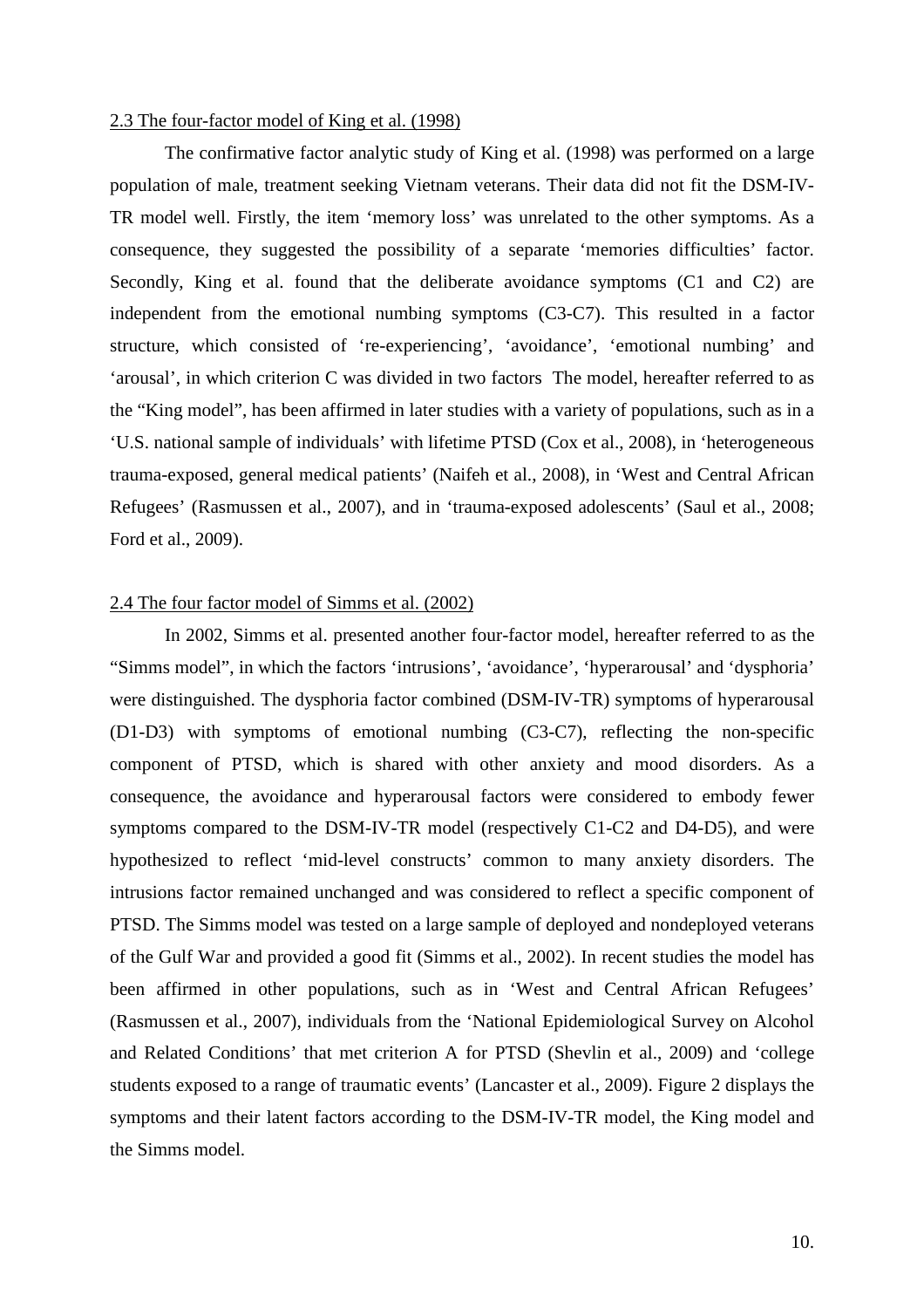Figure 2. S*ymptom structure of the proposed confirmatory factor models.* 



## 2.5 King et al. versus Simms et al.

Several studies have included both four-factor models. In most of these, the Simms model shows the best fit as opposed to the King model (e.g. Shevlin et al., 2009; Lancaster et al., 2009). However, Elhai et al. (2009), differentiated between a specific trauma (worst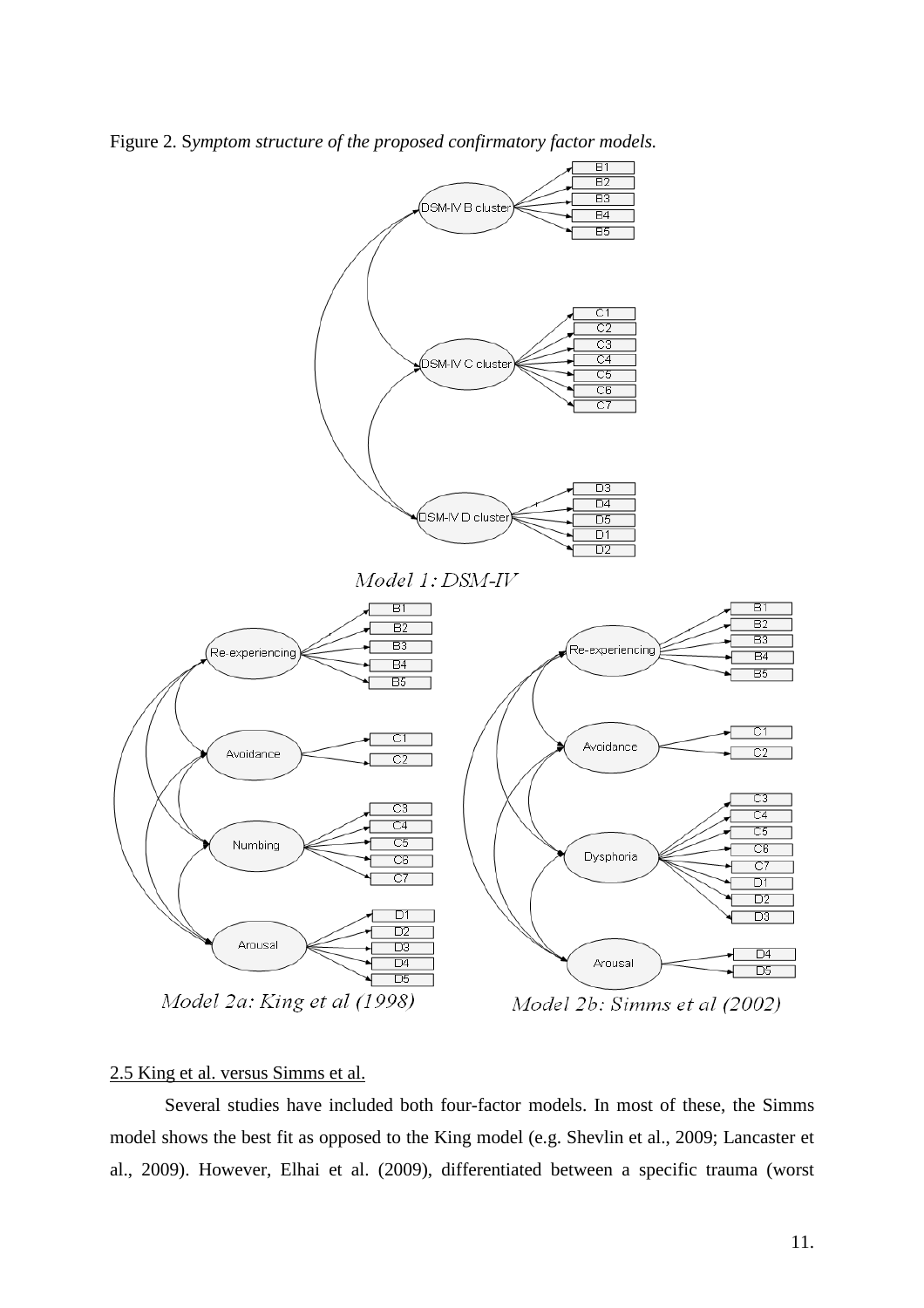trauma in a lifetime) or general trauma (overall trauma history) population and this study proposed that these two populations fit different models. That is, a 'heterogeneous specific trauma-exposed population' fitted the Simms model better, and the King model had the best fit in a 'trauma-general population'. Furthermore, a 'non-trauma-exposed population that had dealt with life stressors' had the best fit with the latter model as well. This differentiation seems to be applicable for the outcomes of the studies of Elhai et al. (2009), Naifeh et al. (2008) and Shevlin et al. (2009). These studies show that symptom-rating to the most traumatic event leads to a better fit of the Simms model, whereas the King model has a better fit when participants rate their symptoms globally (without reference to a specific traumatic event). Thus, assessment methodologies tend to influence the data fit of the factor models. More specifically, it turns out that symptom rating with reference to a specific traumatic event is in favour of the Simms model, whereas symptom rating without reference to a specific traumatic event, or to non traumatic life stressors, is in favour of the King model.

#### 2.6 Trauma type and the symptom presentation of PTSD

Studies indicate that the symptom presentation of PTSD is related to trauma type. Kelley et al. (2009) argue that there is a difference between symptoms related to interpersonal trauma (such as sexual assault and the loss of a loved one) and symptoms related to fear invoking trauma (such as sexual assault and accidents). They argue that the higher overall PTSD symptom severity of 'sexual assault victims', relative to 'victims of an accident' or 'bereaved persons', may be attributable to the cumulative impact of both types of symptoms. In addition, blame, which can be considered as a symptom of interpersonal trauma, increases risk for PTSD (Yasan et al., 2009; Brewin, 2003).

Moreover, in a study concerning PTSD and trauma type, Shercliffe et al. (2009) demonstrated higher rates of distress (worry, depression, suspiciousness) and fear with 'victims of crime' compared to 'victims of accidents'. They also argued that similar studies have elucidated relatively higher rates of anger and distress with 'combat veterans' and relatively higher rates of depression with 'victims of sexual assault'.

In one of these studies MMPI-2 profiles were compared for a 'combat trauma group' and a 'sexual assault trauma group' (Kirz et al., 2001). First, it was argued that these groups should differ on PTSD etiology. Whereas a combat trauma seems to pose a threat to life, sexual assault seems to pose a threat to physical integrity. Furthermore, the etiology could be influenced by whether the trauma was experienced individually or collectively and whether it concerns an interpersonal trauma or not. Second, the study proposed that trauma groups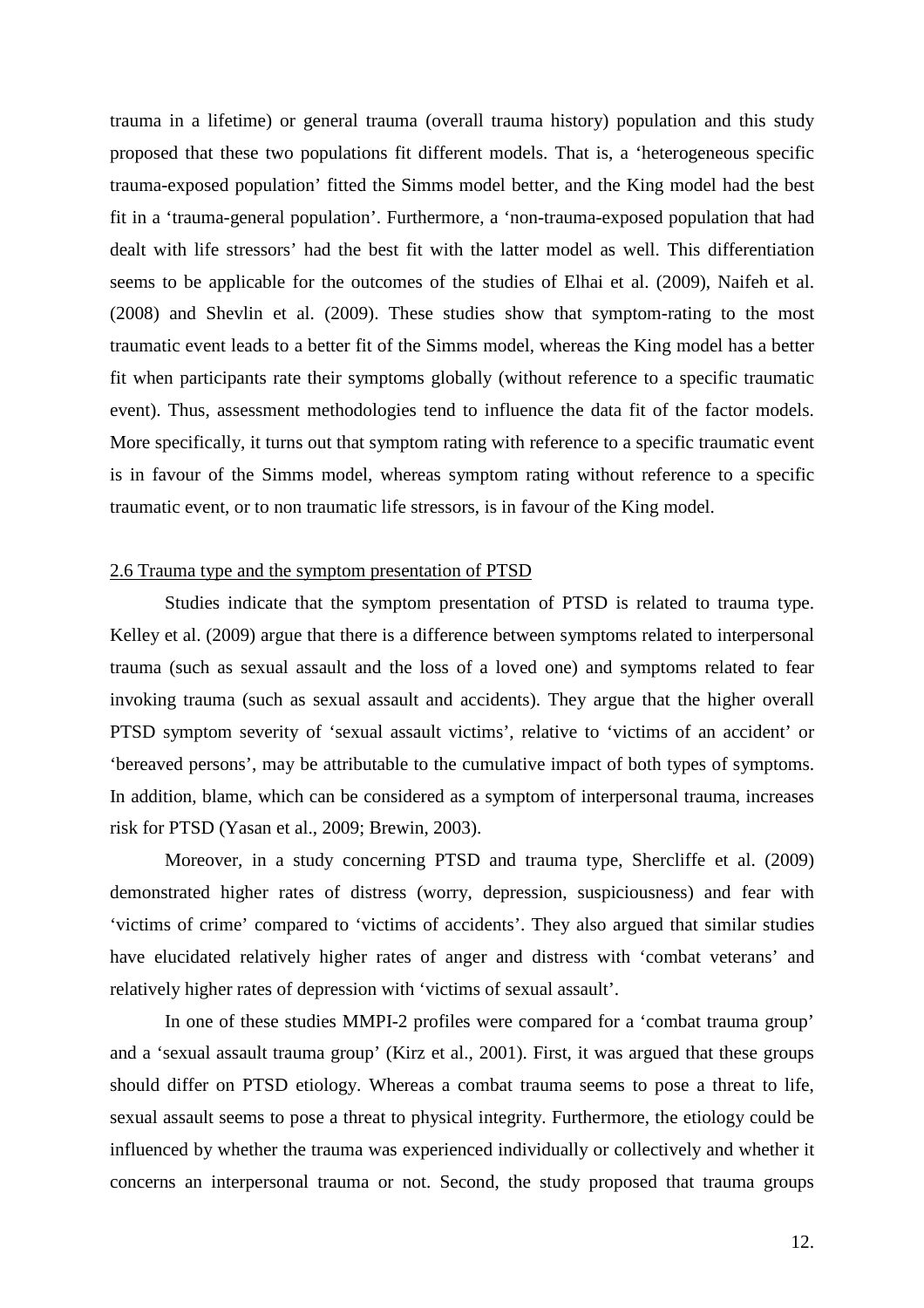should differ regarding the role of the traumatized persons. Kirz et al. (2001) reasoned that the 'combat trauma veterans' were both victim and agent of trauma, whereby themes such as shame and guilt play a role. In contrast, the 'sexual assault survivors' were solely victim, and as a consequence they reasoned this group suffers more from paranoia and anxiety.

Whether or not these arguments form the basis for their findings, the study proved differences in PTSD etiology between 'combat veterans' and 'sexual assault survivors'. The former group showed more symptoms and signs of pathology, and externalized negative affect via anger, cynism, antisocial acts, and distrust of others. With the latter group negative affect was internalized through depression, somatic complaints, and anxiety. However, some of these differences were associated with gender differences (Kirz et al., 2001).

### 2.7 Six-factor structure

Factor analytic studies have shown there is a lack of consensus about what is the most suitable structure of PTSD symptoms. With the purpose to explore the validity of an alternative model, Ebberink et al. (2009) have designed a six-factor model with two higher order factors. They distinguished PTSD specific symptoms from dysphoria symptoms related to general stress. The PTSD specific factor comprised of the first order factors reexperiencing and avoidance. The dysphoria factor consisted of the first order factors emotional numbing, anhedonia and hostility. The inclusion of the latter three factors is based on factor analytic studies, which indicate that anger and depressive symptomatology are central features of PTSD. In the six factor model the symptom 'trauma specific amnesia' was indicated as an independent factor (PTSD a specific). Moreover, the hyperarousal factor was removed from the model because of its heterogeneity, and its symptoms were added to other clusters.

Ebberink et al. (2009) conducted a confirmative factor analysis to compare their sixfactor model with the DSM-IV-TR three-factor model, the King model and the Simms model. In a trauma population of 'Dutch peacekeeping veterans', who served in the Balkan, the nested six-factor model provided the best fit. The superiority of the six-factor model supports the assumption that PTSD is composed of specific symptomatology as well as dysphoria symptoms. The results also indicated that anhedonia and hostility represent solid factors. Furthermore, the findings demonstrated a poor factor loading of 'trauma specific amnesia', in conjunction with other studies (e.g. King et al., 1998).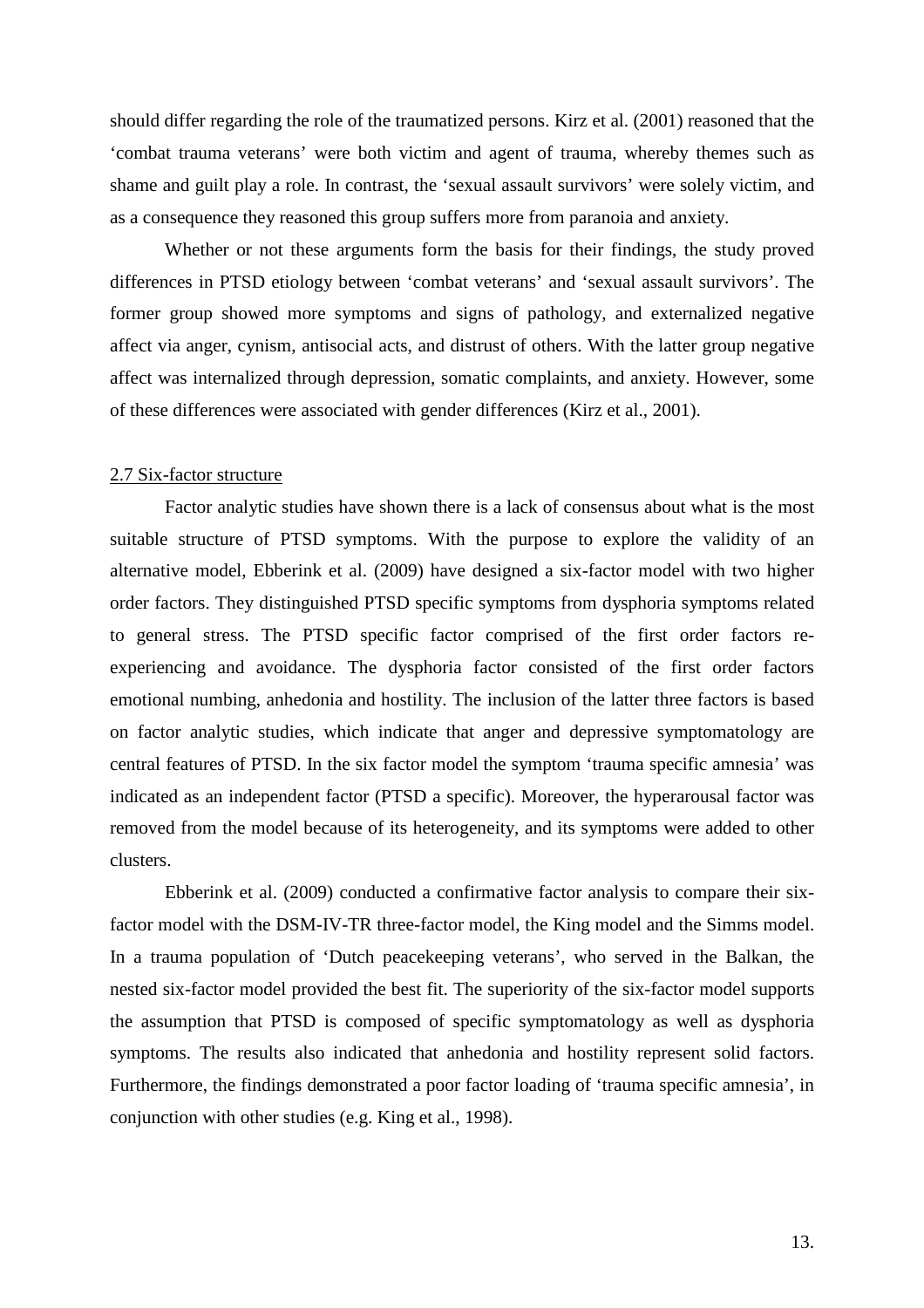Table 1 displays the symptoms and their latent factors according to the DSM-IV-TR model, the King model, the Simms model and the six-factor model. Furthermore, figure 3 depicts the symptom structure of the six-factor model.

| DSM-IV-TR PTSD-symptoms                     |                  | Model        |              |                |  |  |
|---------------------------------------------|------------------|--------------|--------------|----------------|--|--|
|                                             | $\boldsymbol{l}$ | 2a           | 2b           | $\mathfrak{Z}$ |  |  |
| B1. Intrusive thoughts of trauma            | $\mathbf R$      | $\mathbf R$  | $\mathbf R$  | R/S            |  |  |
| B <sub>2</sub> . Recurrent dreams of trauma | $\mathbf R$      | $\mathbb{R}$ | $\mathbf{R}$ | R/S            |  |  |
| <b>B3.</b> Flashbacks                       | $\mathbf R$      | $\mathbf R$  | $\mathbf{R}$ | R/S            |  |  |
| B4. Emotional reactivity to trauma cues     | $\mathbb{R}$     | $\mathbf R$  | $\mathbf{R}$ | R/S            |  |  |
| B5. Physiological reactivity to trauma cues | $\mathbf R$      | $\mathbb{R}$ | $\mathbf{R}$ | R/S            |  |  |
| C1. Avoiding thoughts of trauma             | A/N              | A            | A            | A/S            |  |  |
| C2. Avoiding reminders of trauma            | A/N              | A            | $\mathsf{A}$ | A/S            |  |  |
| C3. Inability to recall aspects of trauma   | A/N              | $\mathbf N$  | D            | As             |  |  |
| C4. Loss of interest                        | A/N              | N            | D            | An/D           |  |  |
| C5. Detachment                              | A/N              | N            | D            | N/D            |  |  |
| C6. Restricted affect                       | A/N              | $\mathbf N$  | D            | N/D            |  |  |
| C7. Sense of foreshortened future           | A/N              | N            | D            | An/D           |  |  |
| D1. Sleep disturbance                       | H                | H            | D            | An/D           |  |  |
| D2. Irritability                            | H                | H            | D            | Hos/D          |  |  |
| D3. Difficulty concentrating                | H                | H            | D            | An/D           |  |  |
| D4. Hypervigilance                          | H                | H            | H            | R/S            |  |  |
| D5. Exaggerated startle response            | H                | H            | H            | R/S            |  |  |

Table 1. *Item mapping for proposed confirmatory factor models*

*Note: Model: 1. DSM-IV-TR; 2a. King model; 2b. Simms model; 3. Six-factor model.* 

*Factors on which symptoms were loaded: R=re-experiencing, A=avoidance, N=numbing, D=dysphoria, H=hyperarousal. Hos=hostility, An=anhedonia, S=PTSD specific, As=PTSD a specific.* 

## 2.8 Present study

The present study had two aims. The first aim was to test the validity of the nested sixfactor model in a civilian trauma sample and compare it to the existing factor models of the DSM IV-TR, King et al. (1998) and Simms et al. (2002). Related to this, the first research question of this thesis was: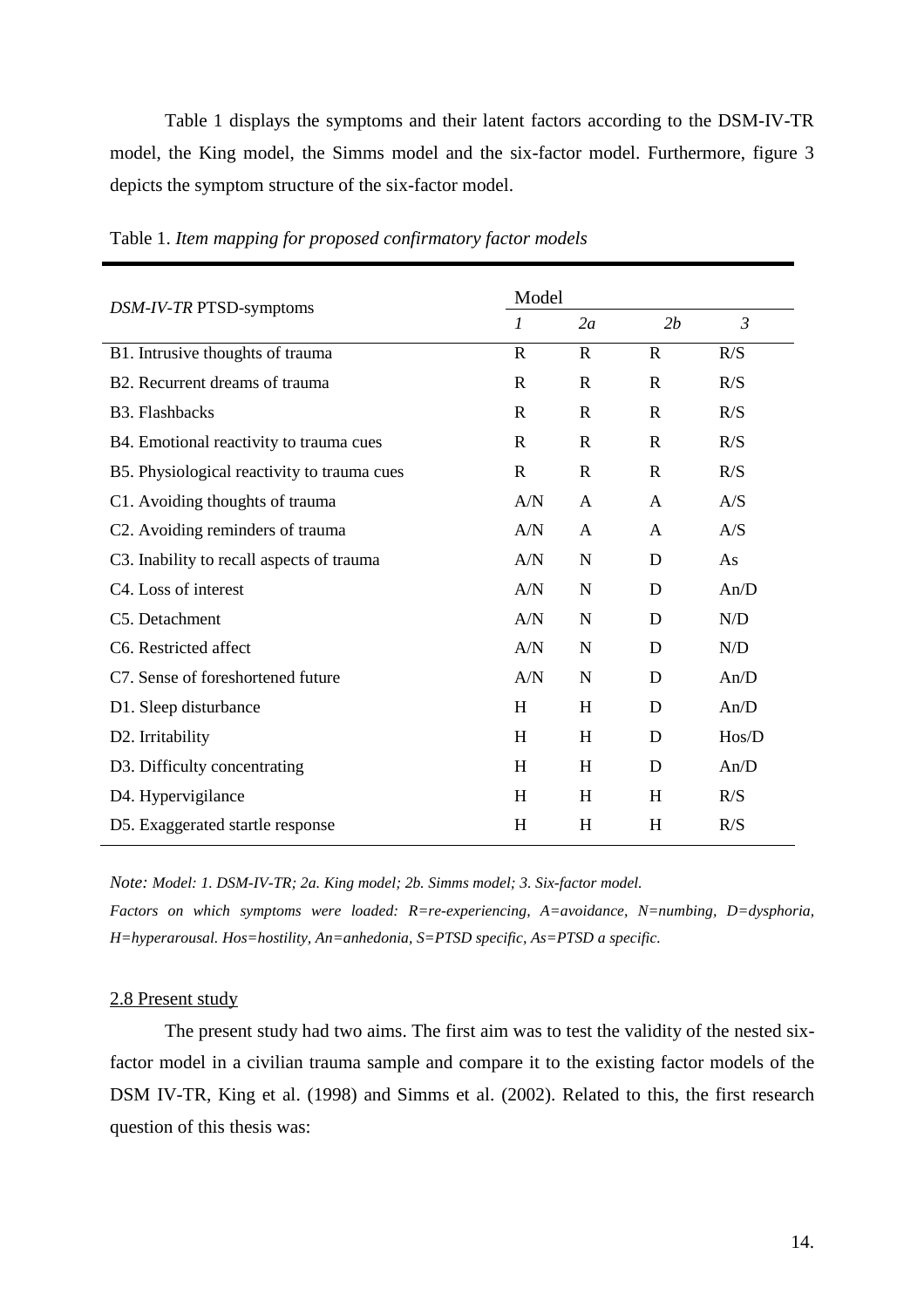*1. Does the PTSD six-factor model fit the data of a heterogeneous trauma-exposed population?* 

The six-factor model was assumed to show a better fit on a 'heterogeneous traumaexposed population' than the existing factor models of the DSM IV-TR (2002), King et al. (1998) and Simms et al. (2002).

Figure 3. S*ymptom structure of nested six-factor model.*



Differences among PTSD factor models have partially been explained by differences in trauma populations (e.g. Naifeh et al. 2008). This implies that the nature of symptoms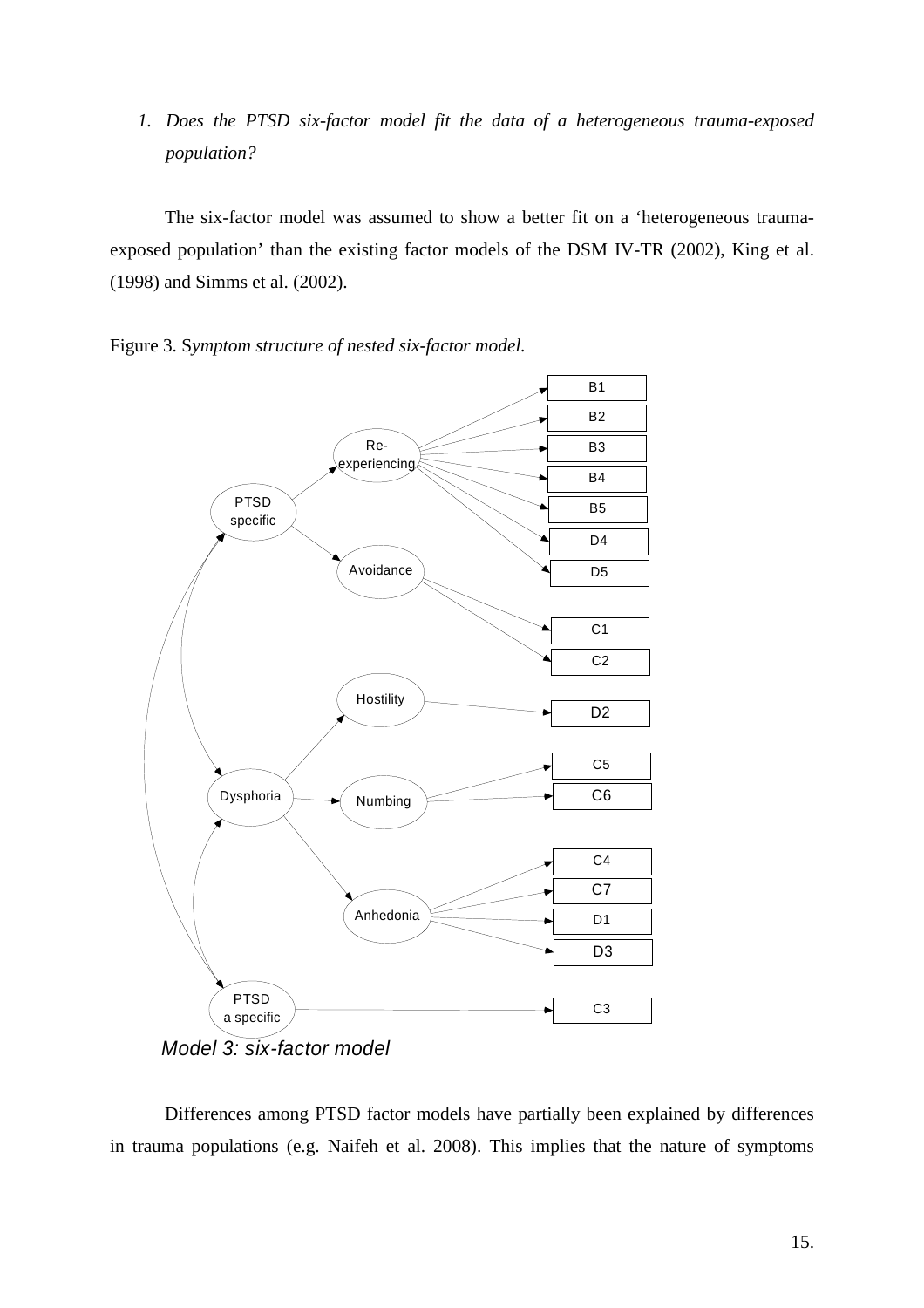relates to the specific trauma type. The second aim of this study was to explore the relation between trauma type and PTSD. This has lead to the second research question:

## *2. What is the influence of trauma type on the symptom presentation of PTSD?*

Because different types of traumatic events involve different kind of reactions, it was hypothesized that trauma type relates to the factor score of PTSD. Therefore, it was expected that the dysphoria factor scores differ per PTSD subtype, as a consequence of trauma type. On the contrary, the PTSD specific factor scores were expected to be equal among different subtypes of PTSD.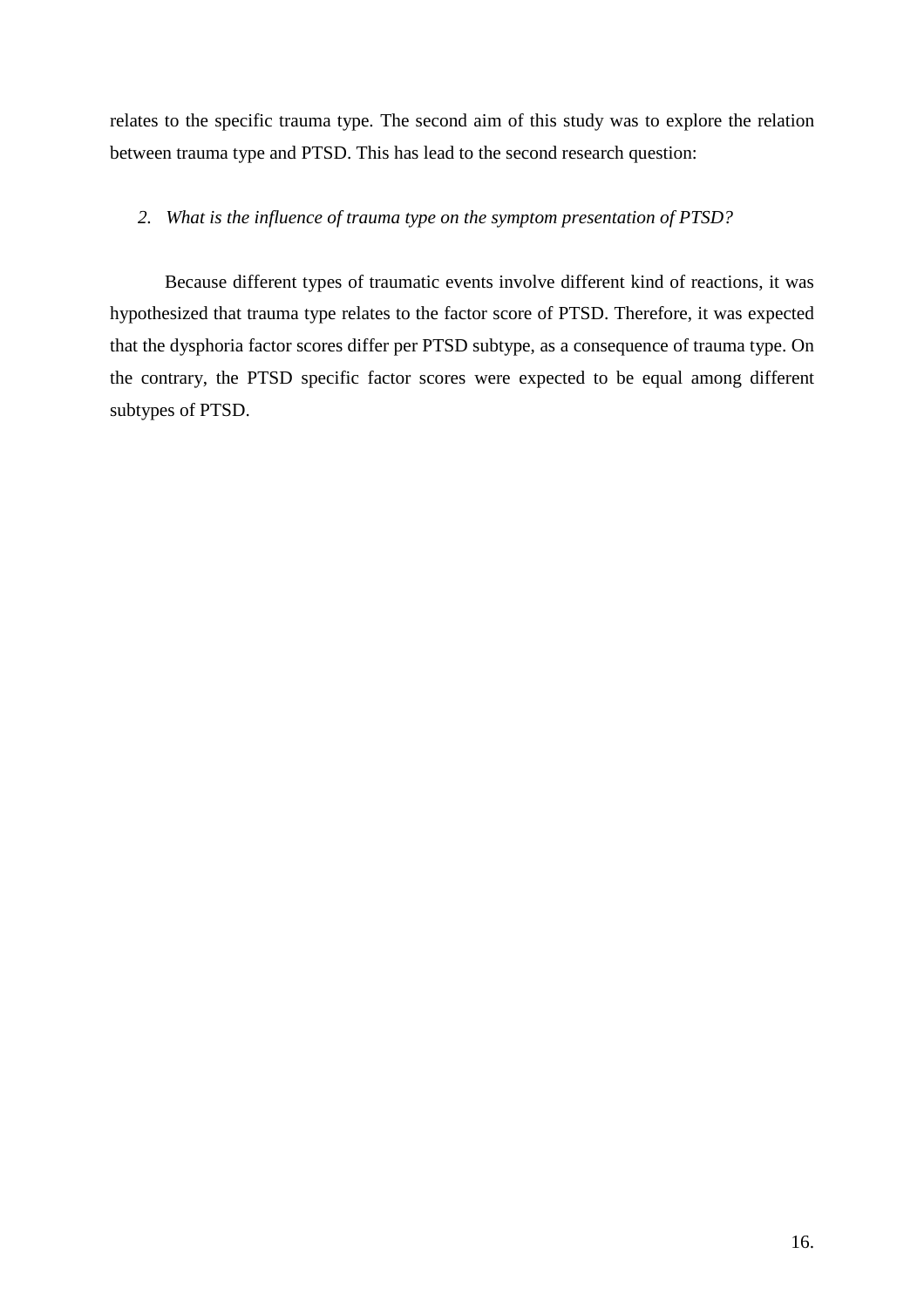#### **3. Methods**

This study investigated the fit of several factor models of PTSD (the DSM-IV-TR model, 2002; the King et al. model, 1998; the Simms et al. model, 2002; and the six-factor model, Ebberink et al. 2009) in a 'civilian, population with PTSD'. Next, the fit indices of the models were compared to decide which model classifies the symptoms of PTSD best. Finally, it was assessed whether trauma type influences the symptom presentation of PTSD.

#### 3.1 Subjects

The current study used data that was acquired from 170 clients of two Mental Healthcare Centres: 'Overwaal, Centre of Anxiety Disorders' and 'Hendriks & Rooseboom, specialists in psychological health'. All clients were clinically diagnosed with PTSD. Clients were originally recruited for a 'd-cycloserine' study or a 'PTSD-treatment' study. Prior to their PTSD-treatment, clients were asked whether they wanted to participate and were informed about the content of the study. Measurements were done by therapists (a psychology-student, a psychologist or a 'Health Care' psychologist). All participants had given permission to use their data for research.

Subjects were included in the current study if they were interviewed with the Dutch translation of the Clinician-Administered PTSD Scale (CAPS) and the CAPS score was greater than or equal to 45. One hundred and sixty-one subjects were included. Participants' mean age was 36.6 (SD=11.4); 81 % of participants were women, and 19% were men.

#### 3.2 Measures

The CAPS is a structured, clinical interview of 30 items. Among these items 17 items correspond with the PTSD symptoms of the DSM-IV-TR (2002), which are categorized in three symptom clusters: re-experiencing, avoidance and hyper arousal. Each item was scored on a five-point scale of frequency and of intensity. The total score of the CAPS was the sum of the total score of each cluster. The instrument can be used to diagnose both current (in the last month) and lifetime PTSD (Blake et al. 1995).

Furthermore, the CAPS appears to have outstanding psychometric properties. In their review article of the CAPS, in which they re-evaluate CAPS-related research of the first 10 years, Weathers et al. (2001) concluded that "it has excellent reliability". This concerned internal consistency, test-retest reliability, and inter-rater reliability. Furthermore, they concluded that there is sufficient validity to use the CAPS for diagnosing PTSD and measuring symptom severity. Content-validity was established by its direct association with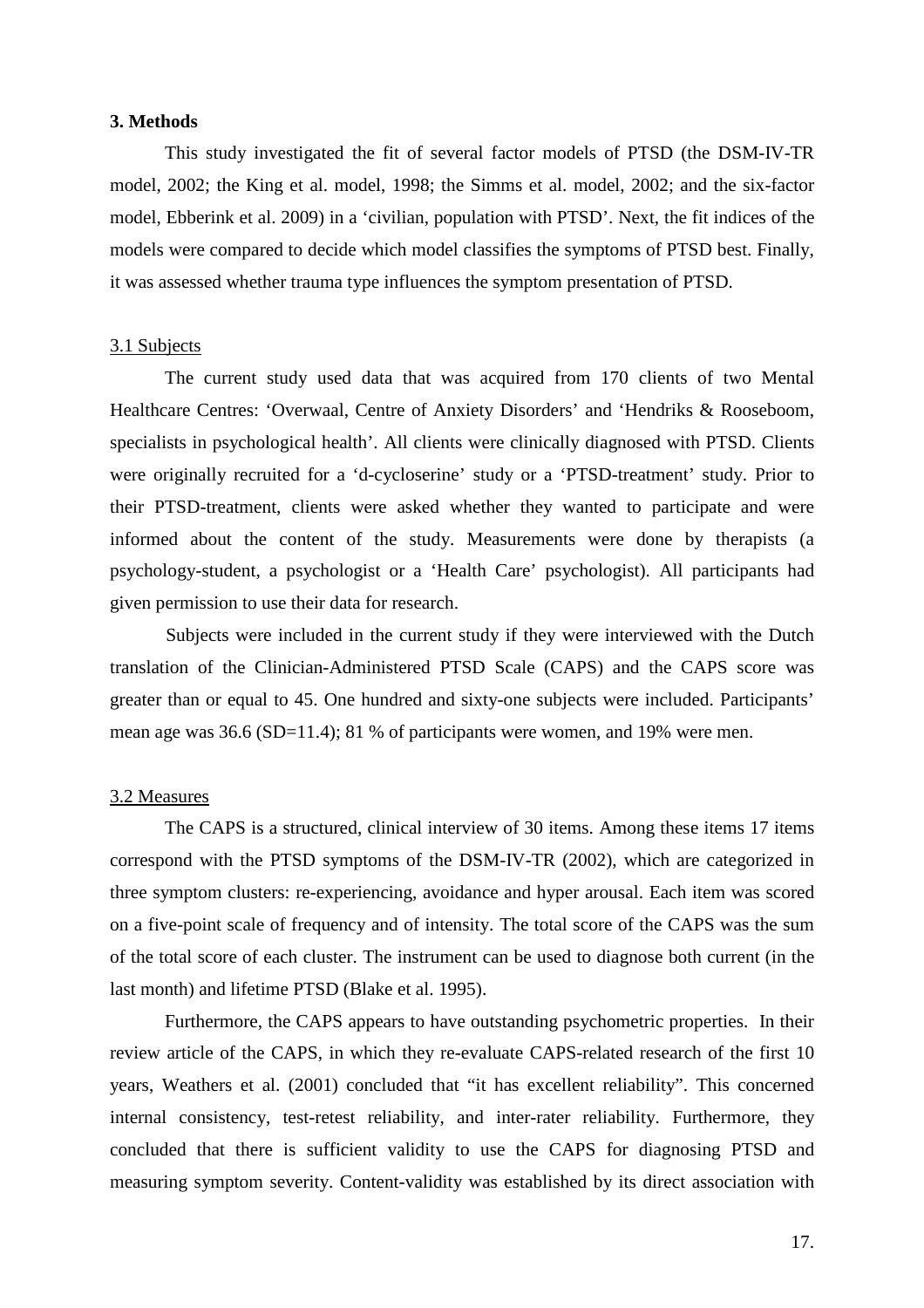the DSM-IV diagnostic criteria for PTSD. Additionally, it was developed and revised by experts in the field of traumatic stress and by clinicians and investigators who have used the tool. Regarding the construct validity, Weathers et al. (2001) conclude that evidence indicates that the CAPS has strong convergent and discriminant validity. Finally, they claimed that it has a strong diagnostic usefulness and that it is "sensitive to clinical change" (Weathers et al. 2001).

#### 3.3 Statistical analyses

## *3.3.1 Confirmatory factor analysis*

To investigate the fit of the factor models on the trauma population a confirmative factor analysis (CFA) was performed with the software package AMOS (Arbuckle, 2006). For a detailed description of CFA assumptions see Grimm (1993), Kline (2005) and Pallant (2007). This method was adjusted to the study of Ebberink et al. (2009).

## *3.3.2 Fit indices*

To evaluate the fit of the factor models with the sample data, various fit indices can be used. In the current study the selection of various fit indices was based on evaluations of indices which were obtained from literature (Garson, 2009; Hooper et al. 2008; Hox, 1999; Marsh & Balla, 1994).

The chi-square value  $(\chi^2)$  is a long-established measure for evaluating general model fit (Hooper et. al. 2008). A significant  $\chi^2$  indicates a non-satisfactory model fit, which means that the specified model's covariance structure is dissimilar from the observed covariance matrix. There is a good model fit if the  $\chi^2$  is not significant (Garson, 2009). However, there are a few limitations to its use, one of which is its sensitivity to sample size (Garson, 2009; Hooper et al. 2008; Marsh & Balla, 1994). Therefore, alternative fit indices have been developed. One of these is the relative chi-square, also called normal or normed chi-square  $(\chi^2/d.f)$ . To make the  $\chi^2$  less dependent on sample size, the chi-square fit index was divided by degrees of freedom (Garson, 2009). In the current study a  $\chi^2/d$ .f. ratio > 2 represented an inadequate fit (Garson, 2009; Tabacchnick & Fidell, 2007).

The Root-Mean-Square-Error of Approximation (RMSEA) was recommended by Hooper et al. (2008) and Hox (1999) and was used in this study, whereby a RMSEA less than or equal to .08 represented an adequate fit (Garson, 2009). The Comparative Fit Index (CFI) was recommended by Hooper et al. (2008); values equal to or greater than .90 indicate a good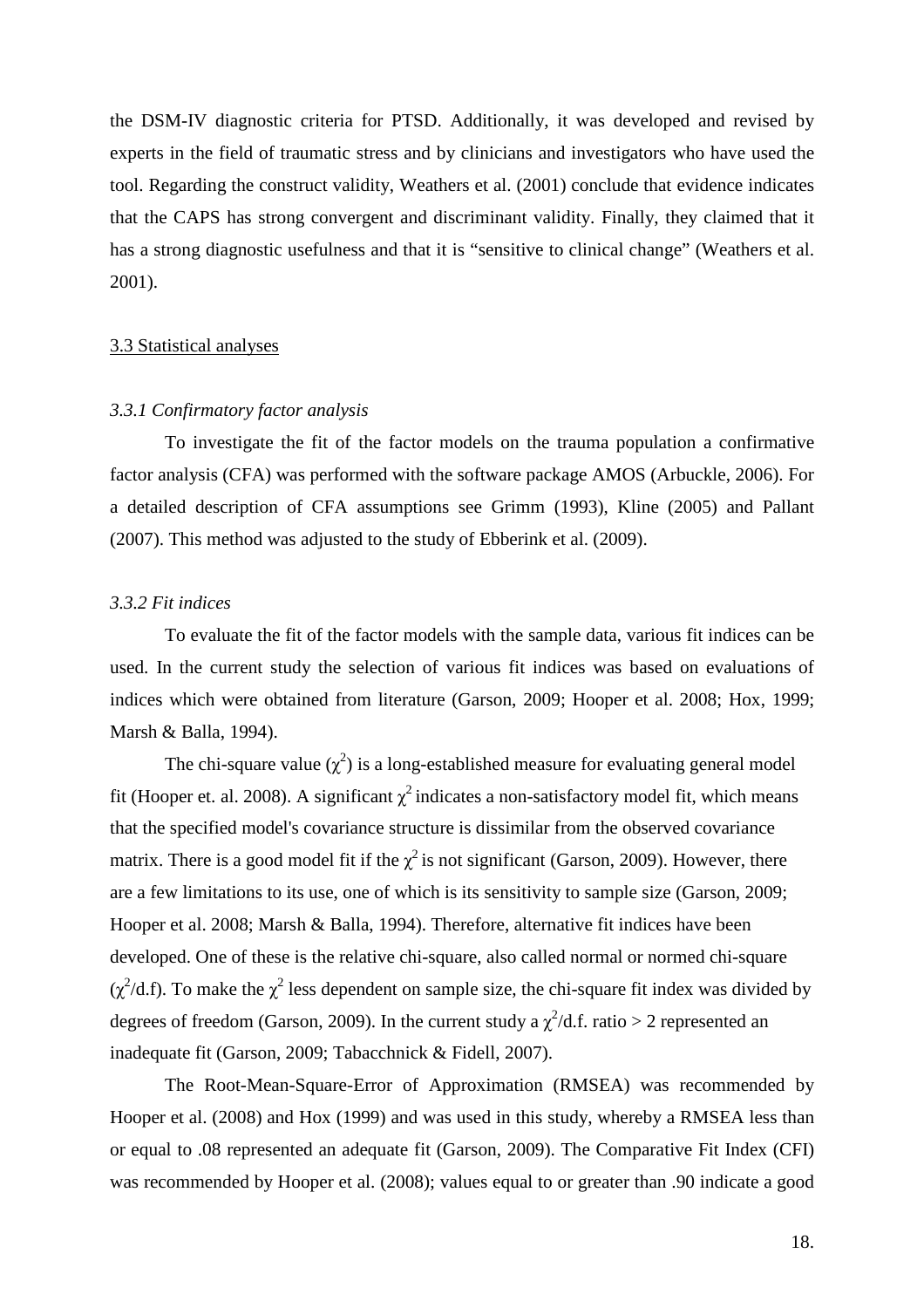fit (Garson, 2009). The Tucker*-*Lewis index (TLI) was recommended by Hox (1999) and Marsh & Balla (1994). TLI (=NNFI) values .95 indicate a good model fit (Garson, 2009). Finally, the Akaike Information Criterion (AIC) was used to compare well-fitting models. Although the absolute value of AIC offers little insight into model fit, it can be used as a comparative index when examining competing models whereby the smallest AIC value indicates the best-fitting model (Garson, 2009).

#### *3.3.3 Factor models*

As described in the introduction, the current study investigated several factor models: the DSM-IV-TR model (2002); the King et al. model (1998); the Simms et al. model (2002); and the six-factor model (Ebberink et al. 2009). In figure 2 and 3 these models are outlined graphically.

 Estimation of matrices of the covariances among CAPS total sores was based on Maximum Likelihood Estimation (Kline, 2005; Garson, 2009). Covariances between measurement errors were set to 0.

## *3.3.4 Multivariate Analysis of Variance*

To investigate the influence of 'trauma type' on the symptom representation of PTSD a multivariate analysis of variance (MANOVA) was performed. In the current study the factor scores of the best fitting model were compared between several trauma groups. Table 2 shows the trauma groups and their sample sizes. Three cases were excluded from MANOVA because trauma type was unknown.

| Trauma group                             | Sample size |
|------------------------------------------|-------------|
| Sexual assault, with or without violence | 68          |
| Violence                                 | 47          |
| Accident                                 | 12          |
| Other, including war experiences         | 31          |

Table 2. *Trauma types and* 

The differences in the PTSD symptom presentation among trauma groups were investigated by means of the factor scores. Symptom scores were calculated by multiplying the CAPS score with the corresponding factor loading. Factor scores were calculated for each participant by adding up the matching symptom scores.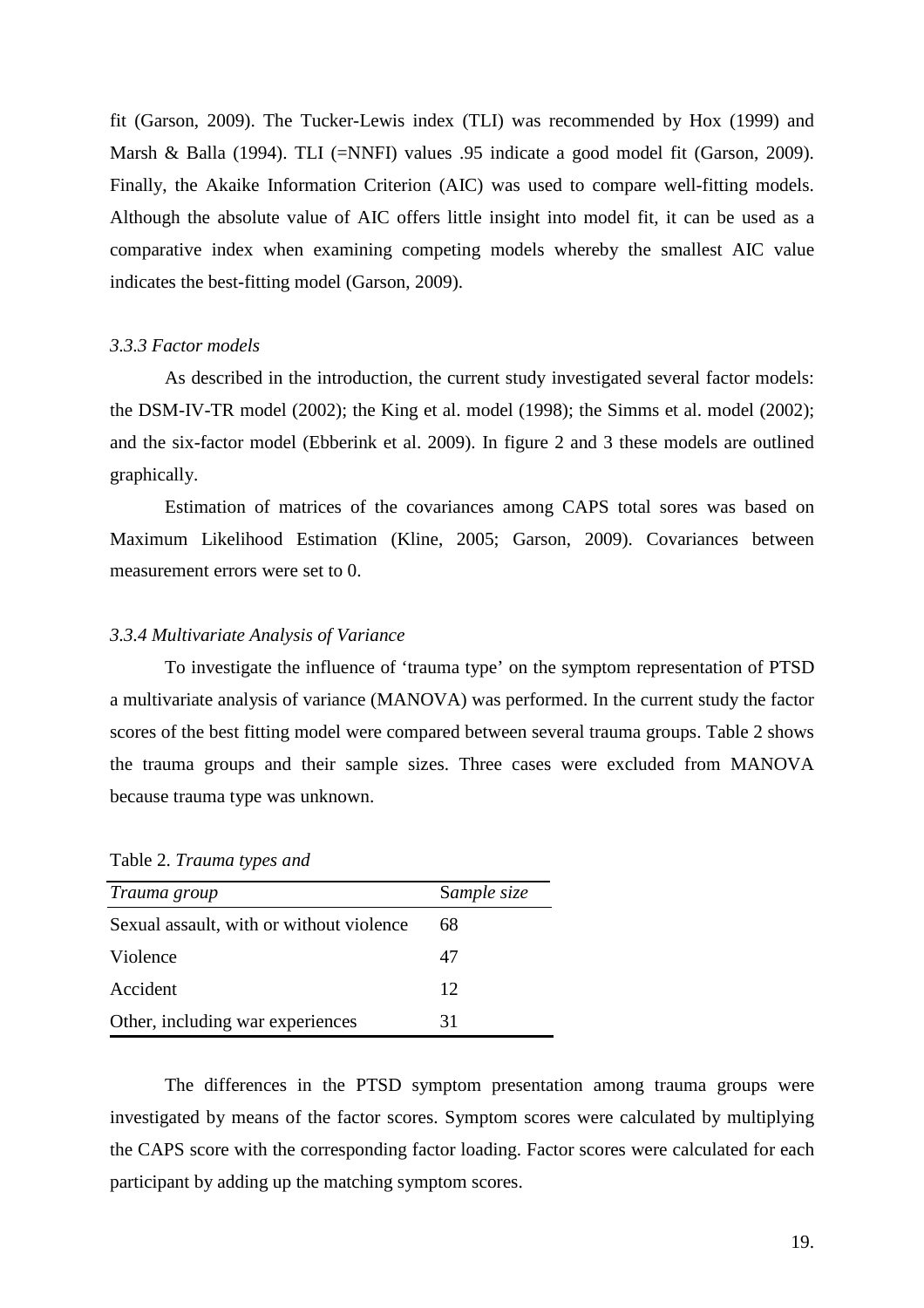## **4. Results**

## 4.1 CFA

## *4.1.1 Assumptions*

Data was normally distributed; all variables had skewness and kurtosis values between 2 and -2. A missing value analysis was performed on the seventeen symptom-variables. Each variable consisted of two components: the frequency (F) of the symptom and the intensity (I) of the symptom. In three cases both components of a variable were not filled in and replaced by 0. In seven cases only one component was missing of one or more variables. For these missing values the mean values were calculated. Mean values were calculated for the missing components on the basis of values of the same component (F or I) that were filled out in other cases having the same value for the related component. For example, if the I-component was missing for variable 16 where F was 3, all the other 'I scores' belonging to variable 16, where F was 3, were averaged. This averaged value was then entered for the missing I-component.

To accomplish multivariate normality a Box-Cox transformation was executed using Minitab 15.0 (Minitab Inc, 2007). Mahalanobis distance analysis showed that data still had multivariate outliers (MAH>20.515 at *p<.001*) after transformation.

#### *4.1.2 Outcomes*

Results (see table 3) indicated that the proposed factor models did not demonstrate an adequate fit on all measures.

|                      | Fit indices      |      |     |         |                |              |            |      |         |
|----------------------|------------------|------|-----|---------|----------------|--------------|------------|------|---------|
| Model                | $\boldsymbol{n}$ |      | df  |         | $\chi^2$ /d.f. | <b>RMSEA</b> | <b>CFI</b> | TLI  | AIC     |
|                      | 161              |      |     |         |                |              |            |      |         |
| DSM-IV-TR            |                  | .000 | 116 | 236.491 | 2.039 .081     |              | .612       | .545 | 344.491 |
| King et al. 1998     |                  | .000 | 113 | 191.253 | 1.693 .066     |              | .748       | .697 | 305.491 |
| Simms et al. $2002*$ |                  | .001 | 113 | 164.173 | 1.453 .053     |              | .835       | .802 | 278.173 |
| Six-factor model     |                  | .000 | 113 | 178.252 | 1.577          | .060         | .790       | .747 | 292.252 |

Table 3. *Goodness-of-fit indices for each confirmatory factor model.* 

*\*iteration limit was set to 2000*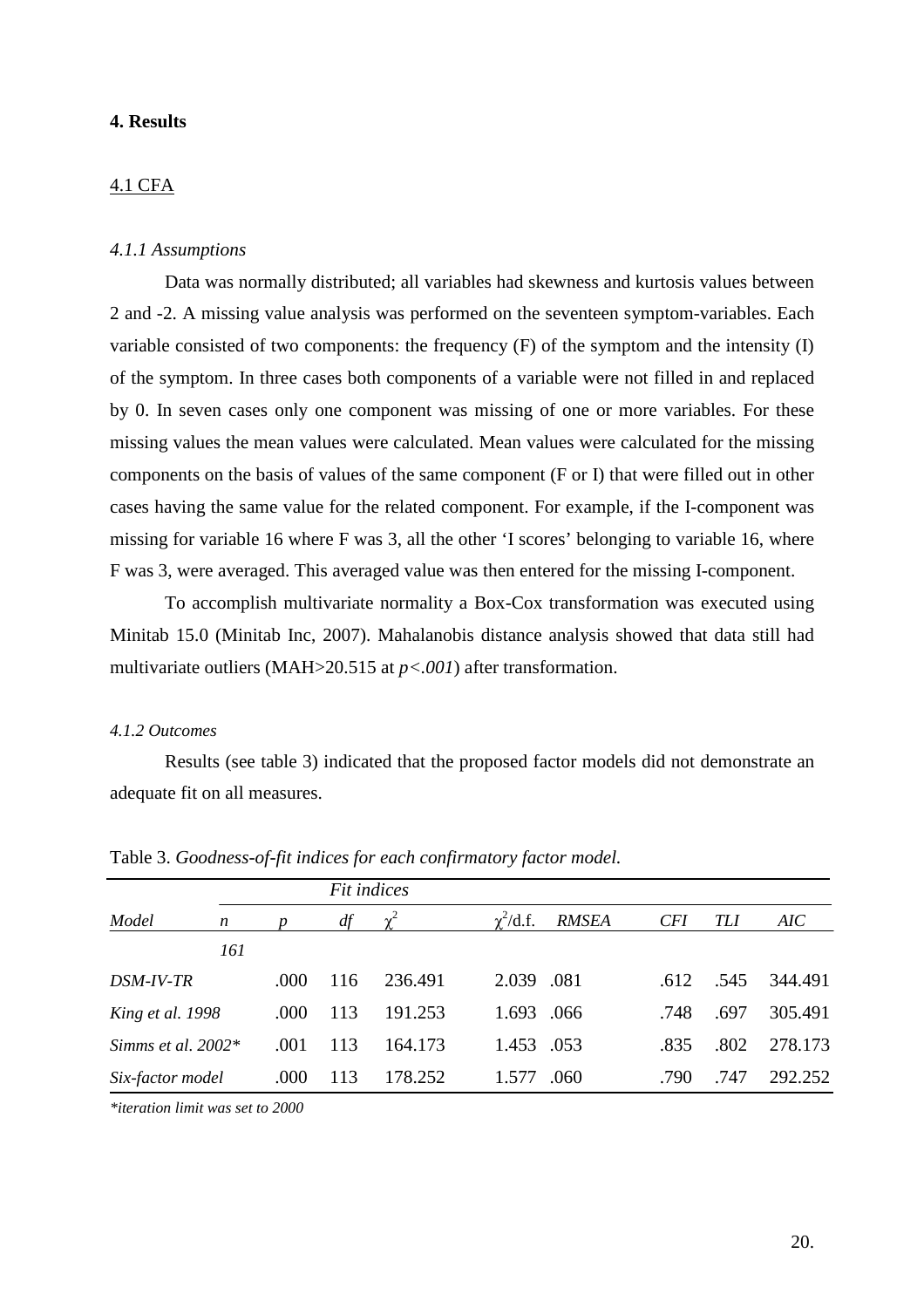All models had a significant  $\chi^2$  which indicated a non-satisfactory model fit. The CFI values (all <.9) and TLI values (all<.95) also indicated that all models have an inadequate fit. Regarding the relative chi-square ( $\chi^2$ /d.f.) and the RMSEA only the DSM-IV-TR model ( $\chi^2$ /d.f.>2 and RMSEA>.8) revealed an inadequate fit.

#### *4.1.3 Comparison of proposed factor models*

Comparison of the proposed factor models does not lead to an unambiguous 'best fitting model'. The DSM-IV-TR model had the worst fit, since all fit indices indicated a bad fit. The other models were indicated as a 'fitting model' only by the  $\chi^2/d.f$ . and the RMSEA values. Because the Simms model had the lowest  $\chi^2/d.f.$  (1.453) and the lowest RMSEA value (.053), it fitted this sample best.

Moreover and more important, the AIC, which is useful to compare between wellfitting models, also indicated the Simms factor model ( $AIC = 278.173$ ) had a better fit.

Taken together, the hypothesis that the six-factor model of Ebberink et al. (2009) demonstrated a superior fit in a 'heterogeneous trauma-exposed population' should be rejected.

#### *4.1.4 Factor loadings*

Table 4 reveals the factor loadings of the PTSD symptoms on the (first-order) factors of each model. The factor loadings varied from very low (.00) to high (.84). Items with factor loadings equal to or greater than .30 were considered to be a significant part of their latent factor (Brace et al. 2006). Striking is that item C3 (inability to recall) loaded very low in each model (except for the six-factor model, where the unstandardized regression coefficient was set to 1). Items B3 (flashbacks) and D2 (irritability) also had a low factor loading in each model; around or below .30. Remarkably, the avoidance items C1 and C2 had a poor loading in the DSM-IV-TR model and a moderate (C2) or high (C1) loading in the King model, the Simms model and the six-factor model. It is noticeable that some items have a negative factor loading: item C3 in the DSM-IV-TR model and the items C4, C5, C6 and C7 in the King model, which could mean that these items have a negative relation to their associated factor. However, the negative factor loadings may be due to negative correlations between the original and the transformed variables.

The items D4 (hypervigilance) and D5 (exaggerated startle response) had notably higher factor loadings in the Simms model than in the other models. Compared to the DSM IV-TR model and the King model, D5 had a relatively high factor loading in the six-factor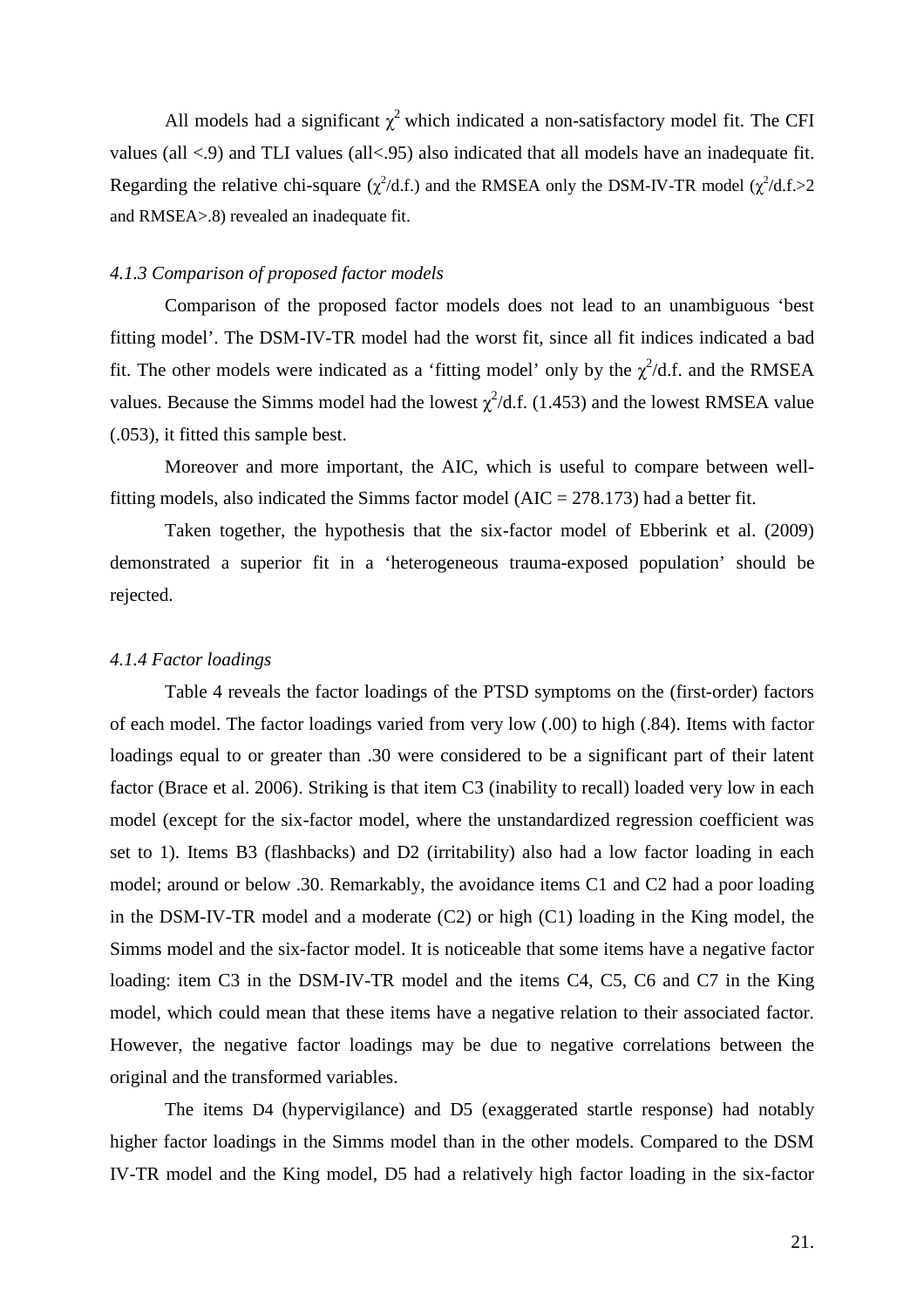model as well. Furthermore, although differences are small, the items D1 (sleep disturbance) and D3 (difficulty concentrating) had higher factor loadings in the Simms model and the sixfactor model.

|                                             | Model     |             |              |            |  |
|---------------------------------------------|-----------|-------------|--------------|------------|--|
|                                             | DSM-IV-TR | King et al. | Simms et al. | six-factor |  |
| DSM-IV-TR PTSD-symptoms                     | 2002      | 1998        | 2002*        | 2009       |  |
| B1. Intrusive thoughts of trauma            | .44       | .42         | .42          | .40        |  |
| B2. Recurrent dreams of trauma              | .35       | .34         | .33          | .32        |  |
| <b>B3. Flashbacks</b>                       | .32       | .28         | .28          | .25        |  |
| B4. Emotional reactivity to trauma cues     | .74       | .74         | .75          | .71        |  |
| B5. Physiological reactivity to trauma cues | .53       | .56         | .56          | .54        |  |
| C1. Avoiding thoughts of trauma             | .29       | .84         | .73          | .75        |  |
| C2. Avoiding reminders of trauma            | .12       | .37         | .43          | .41        |  |
| C3. Inability to recall aspects of trauma   | $-0.06$   | .05         | .00          | $1.00**$   |  |
| C4. Loss of interest                        | .52       | $-.56$      | .58          | .60        |  |
| C5. Detachment                              | .58       | $-.60$      | .59          | .61        |  |
| C6. Restricted affect                       | .51       | $-.57$      | .55          | .56        |  |
| C7. Sense of foreshortened future           | .42       | $-.41$      | .41          | .42        |  |
| D1. Sleep disturbance                       | .44       | .41         | .45          | .46        |  |
| D2. Irritability                            | .29       | .31         | .27          | $1.00**$   |  |
| D3. Difficulty concentrating                | .43       | .41         | .46          | .47        |  |
| D4. Hypervigilance                          | .31       | .37         | .68          | .37        |  |
| D5. Exaggerated startle response            | .06       | .12         | .46          | .31        |  |

Table 4. *Factor loadings of PTSD indicators on the first-order factors.*

*\*iteration limit was set to 2000.* 

*\*\*unstandardized regression weights were set to 1.* 

 Table 5 displays the factor loadings of the first-order factors on the second-order factor loadings in the six-factor model. It is noticeable that re-experiencing and numbing had factor loadings larger than one in magnitude, which had to do with the inter correlations between the factors. If factors are correlated (oblique), the factor loadings are regression coefficients and not correlations (Jöreskog, 1999).

 Remarkably, hostility had a poor loading on dysphoria. Moreover, avoidance loaded moderately on the PTSD specific factor. Except for C3 (for which the unstandardized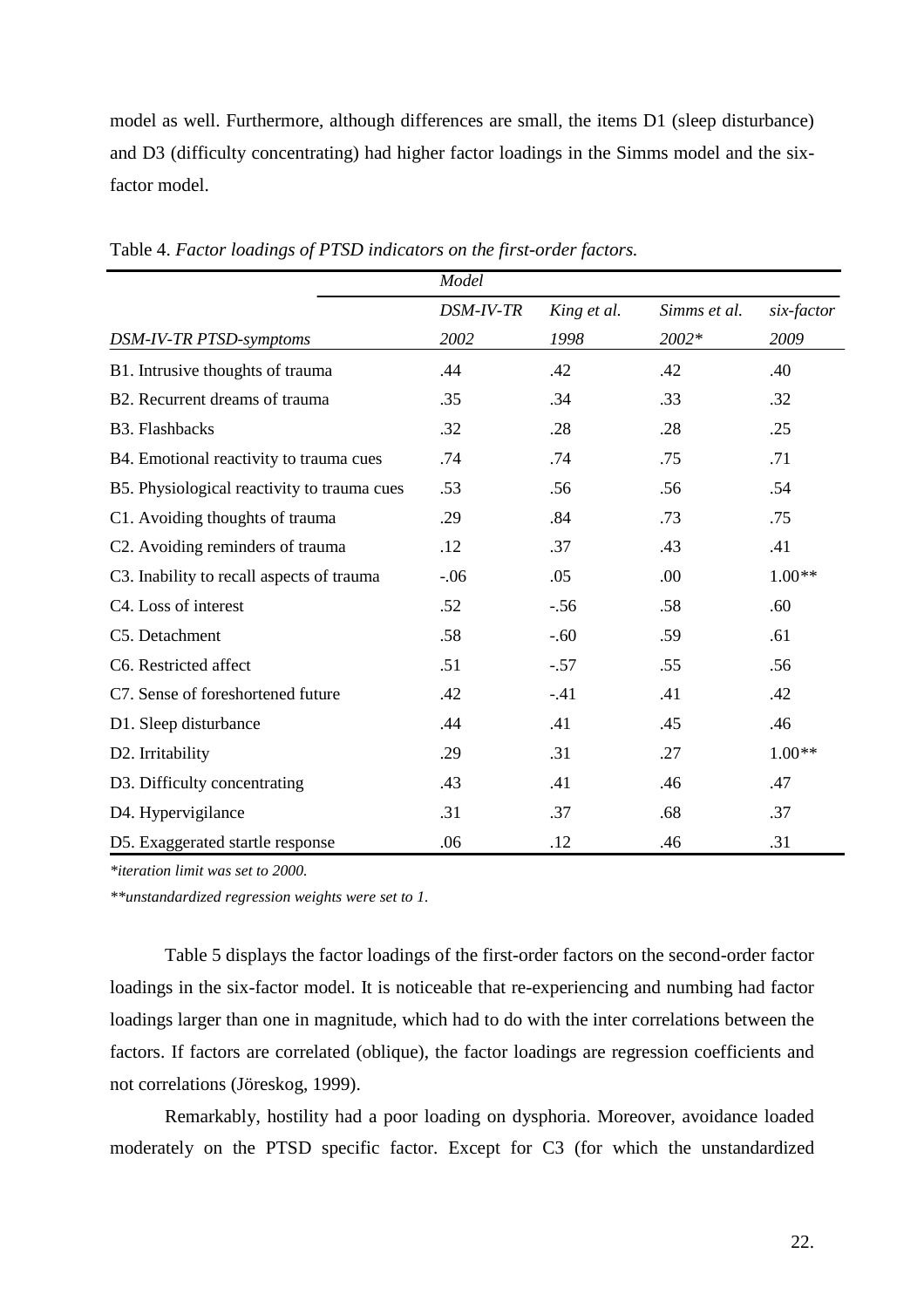regression weight was set to 1), the other factors had a high (anhedonia) or very high (reexperiencing and numbing) factor loading.

| Factor                         | PTSD specific | Dysphoria | PTSD a specific |
|--------------------------------|---------------|-----------|-----------------|
| Re-experiencing                | 1.25          |           |                 |
| Avoidance                      | .58           |           |                 |
| Hostility                      |               | .27       |                 |
| <b>Numbing</b>                 |               | 1.09      |                 |
| Anhedonia                      |               | .84       |                 |
| C3. Inability to recall trauma |               |           | $1.00*$         |

Table 5. *factor loadings on second-order factors of the 'nested' six factor model.*

*\*unstandardized regression weight was set to 1.* 

#### 4.2 MANOVA

#### *4.2.1 Assumptions*

A one-way between-groups multivariate analysis of variance was performed to investigate differences in the PTSD symptom presentation among trauma groups. The independent variable was trauma type. The dependent variables consisted of the factors of the Simms model: re-experiencing, avoidance, dysphoria and arousal. Preliminary assumption testing was conducted to account for normality, linearity, univariate outliers, and homogeneity of variance-covariance matrices. There were no serious violations. The assumption of equality of variance was violated for the dependent variable 'avoidance',  $F(3, 154) = 3.356$ ,  $p = .020$ .

## *4.2.2 Outcomes*

There was no statistically significant difference among trauma groups on the combined dependent variables re-experiencing, avoidance, dysphoria and arousal, F (12, 400) = 1.258, *p*=.241; Wilks' Lambda=.907 partial eta squared= .032.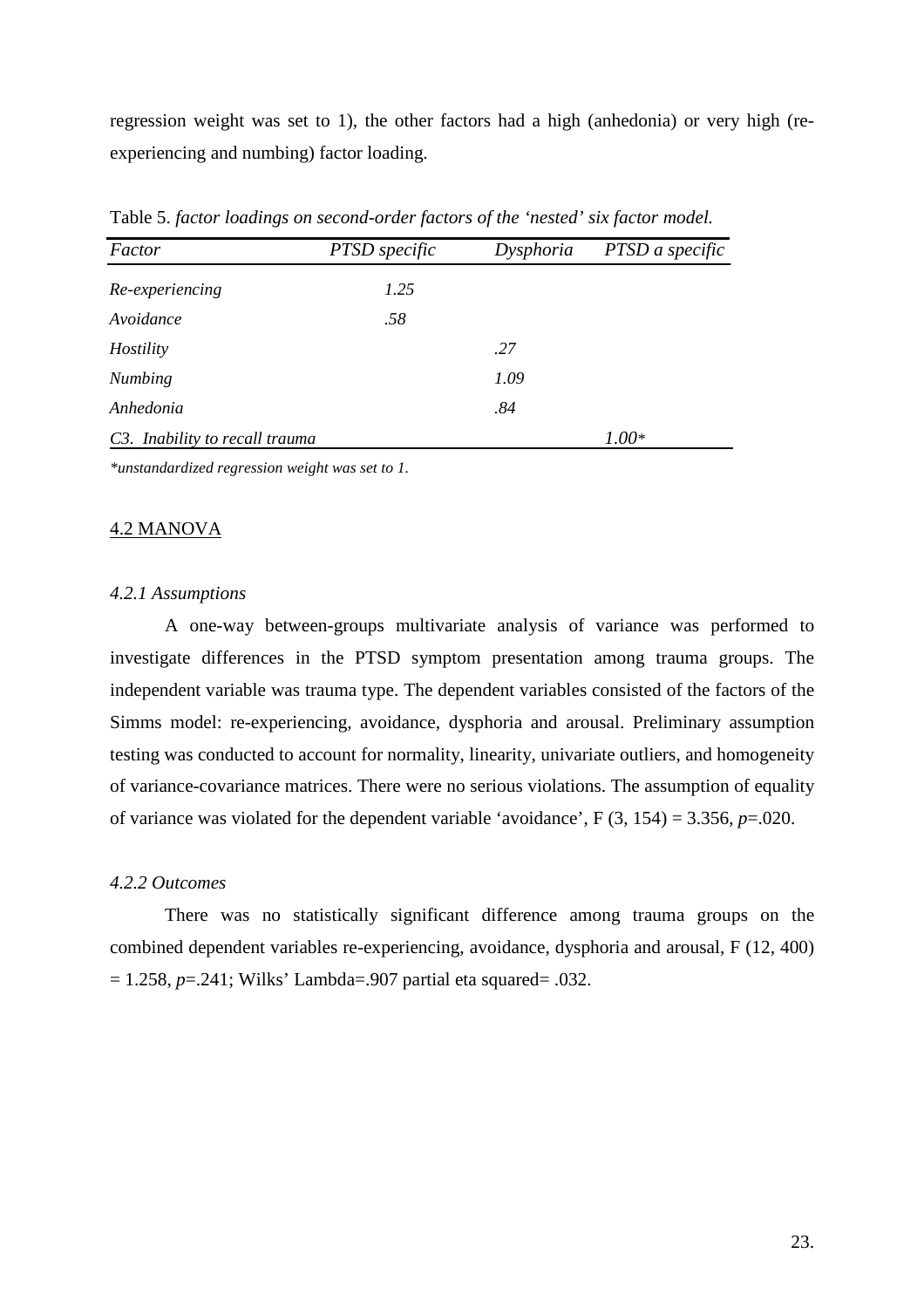## **5. Discussion**

## 5.1 Does the PTSD six-factor model fit the data of a heterogeneous trauma-exposed population?

In order to test its validity, a CFA of the nested six-factor model in a civilian trauma sample was performed and compared to the existing factor models of the DSM IV-TR, King et al. (1998) and Simms et al. (2002). Various fit-indices indicated that the six-factor model fitted data, but that the Simms model had an overall best fit. The DSM IV-TR model did not fit data. Furthermore, the factor loadings of the PTSD symptoms on the (first-order) factors showed some peculiar results. Striking was that 'inability to recall' (C3) loaded very low, and 'flashbacks' (B3) and 'irritability' (D2) loaded low, in each model. Second, compared to the DSM-IV-TR model the items 'avoiding thoughts of trauma' (C1) and 'avoiding reminders of trauma' (C2) loaded remarkably better in the King model, the Simms model and the six-factor model. Third, 'hypervigilance' (D4) and 'exaggerated startle response' (D5) had notably higher factor loadings in the Simms model than in the other models.

The findings are not consistent with the study of Ebberink et al. (2009), and do not support the assumption that the six factor model shows a better fit than the other models on a 'heterogeneous trauma-exposed population'. Consequently, the assumption that PTSD is composed of specific symptomatology, consisting of re-experiencing and avoidance, and dysphoria symptoms, with anhedonia, numbing and hostility as solid factors, and an 'a specific symptom' should be rejected as well.

Moreover, the dysphoria component of the six-factor model included heterogeneous symptom clusters with the symptoms of hostility, numbing and anhedonia as separate factors. Regarding their (second order) factor loading, anhedonia and numbing are part of dysphoria, and hostility is not. This finding is not consistent with the study of Ebberink et al. (2009) in which hostility represented a solid factor. However, as they noted themselves, the "identification of a hostility factor may represent a military idiosyncrasy". As a consequence of the homogeneous population (deployed veterans) the hostility symptoms, which are typical among deployed veterans (Orth et al., 2006), may be overrated.

On the contrary, the findings are concordant with the broad acknowledgement that the PTSD symptomatology of re-experiencing is typical for PTSD (Horowitz, 1997; King et al., 1998; Simms et al., 2002; Brewin, 2003; Ford et al., 2009), and that it represents a solid factor. In accordance with the assumption of King et al. (1998) and Simms et al. (2002) about the avoidance factor, the current study confirmed the fact that the avoidance factor is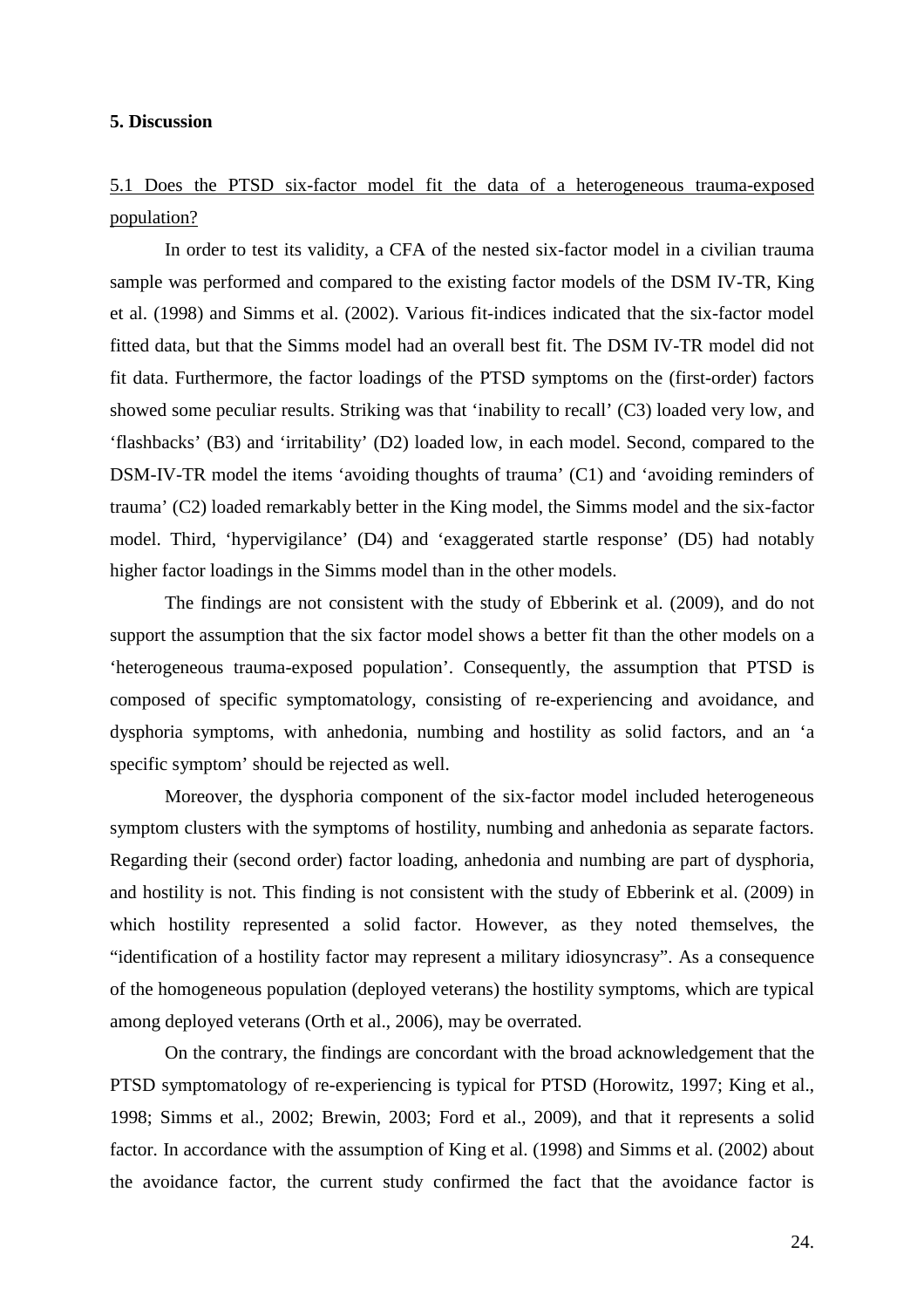composed of 'avoiding thoughts of trauma' (C1) and 'avoiding reminders of trauma' (C2). The other avoidance items, C3-C7 ('inability to recall aspects of trauma', 'loss of interest', 'detachment', 'restricted affect', 'sense of foreshortened future') should be assigned to another factor.

The Simms model and King model differ with respect to the structure of the emotional numbing and the hyperarousal items. The present findings support the structure of the Simms model, which considers the dysphoria symptoms as the non-specific component of PTSD, which is shared with other anxiety and mood disorders. Moreover, avoidance and hyperarousal reflect 'mid-level constructs' common to many anxiety disorders (Simms et al., 2002).

It should be noted however, that the current study used symptom scores that were rated to the most traumatic event. As noted in paragraph 2.5, it turns out that symptom rating with reference to a specific traumatic event is in favour of the Simms model, whereas symptom rating without reference to a specific traumatic event, or to non traumatic life stressors, is in favour of the King model. Consequently, the current findings, which favour the Simms model, could have been influenced by the assessment method that was used (CAPS).

The current study endorses a hyperarousal factor with the prototypical symptoms 'hypervigilance' (D4) and 'exaggerated startle response' (D5), as was defined by Simms et al. (2002). Furthermore, 'inability to recall' (C3) does not seem to belong to any of the factors of the Simms model or the King model. Due to constraints in the model design it was not possible to assess the factor loading of 'inability to recall' (C3) as an 'a specific symptom', but is seems justified to compose it as a separate factor.

#### 5.2 What is the influence of trauma type on the symptom presentation of PTSD?

Regarding the second research question, no relation between trauma type and the factor score of PTSD was found. Therefore, the assumptions that the dysphoria factor scores differ per PTSD subtype, as a consequence of trauma type, was rejected. The findings suggest that there are many reactions to extreme trauma, but that the Simms model includes a core set of symptoms that applies for all trauma types. However, the findings are inconsistent with studies of Kirz et al. (2001), Kelley et al. (2009) and Shercliffe et al. (2009), who found differences in symptom scores between trauma types.

 Idiosyncratic responses result from many factors, such as one's disposition regarding personality structure, habitual defences, cognitive and coping style, behavioural patterns, and the relationship of these with his or her family and society (Horowitz, 1997). Other factors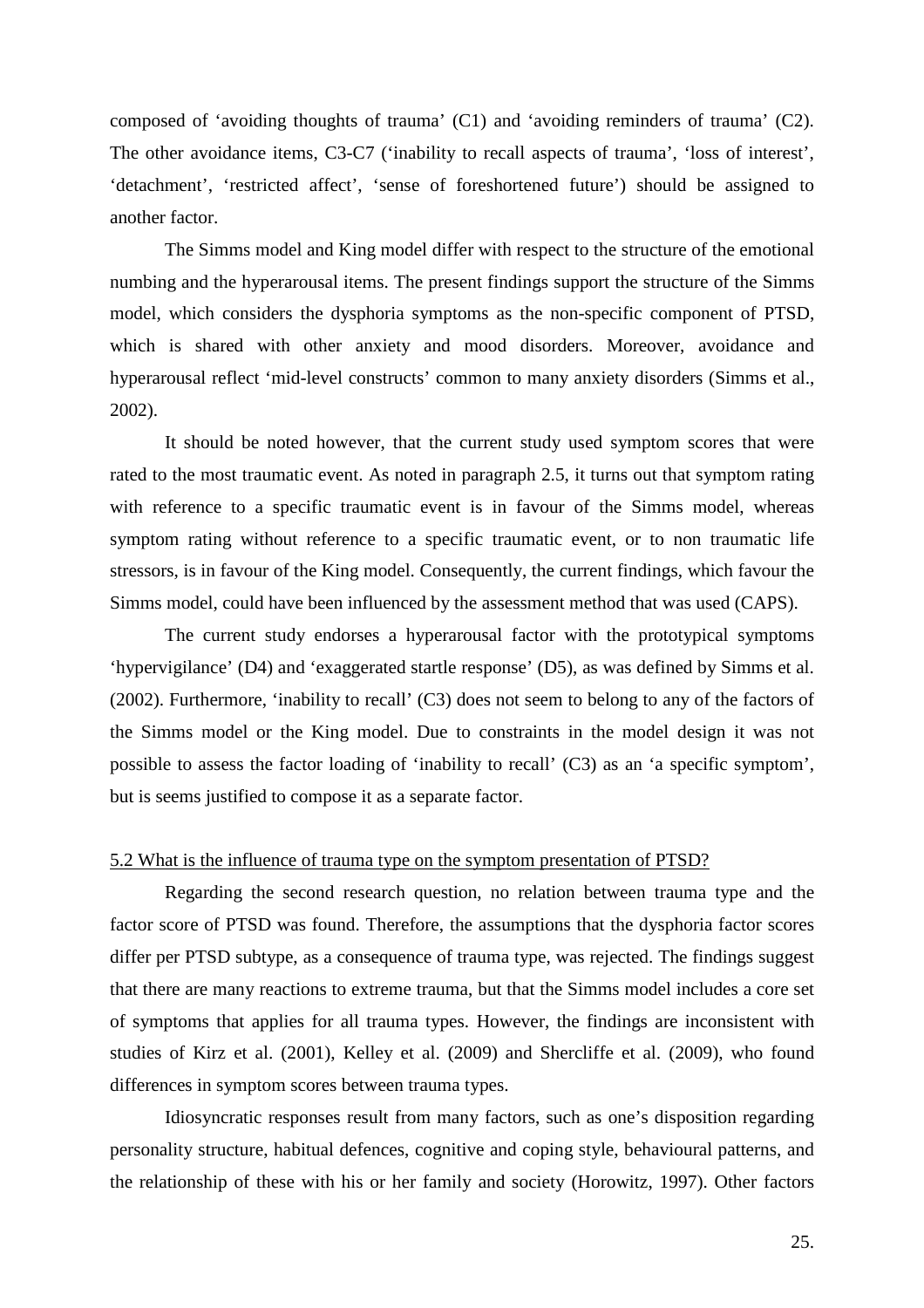include cultural beliefs, duration of the symptoms, presence and degree of childhood trauma and so on (Brewin, 2003). The current study did not differentiate on these factors, and therefore one is limited to draw conclusions with respect to the relation between trauma type and symptom presentation. Possibly, the homogeneous trauma reactions could be ascribed to one or more other factors. In addition, the research population was comprised of clients that were clinically diagnosed with PTSD and whom sought help from a mental healthcare centre. This implies that all participants suffered seriously and probably from many symptoms. In that respect, it was already a homogeneous population, and therefore it is not obvious there is not much differentiation in symptom severity. Possibly, differentiation between trauma types could be made on a more detailed level of symptoms. For example, regarding avoidance, one trauma type may involve avoidance of places, while another trauma type may involve avoidance of the perpetrator.

#### 5.3 Limitations

For a factor model with multiple factors, at least 2 indicators are advised (Kline, 2005). One limitation of the six-factor model is the inclusion of two 'one item factors', because these factors often are not identified in Amos (Arbuckle, 2006). Consequently, the model could only be analysed with additional constraints, which has limited the obtained information. That is, no factor loadings of 'inability to recall' (C3) and 'irritability' (D2) were acquired because their unstandardized regression weights were set to 1.

Apart from this, the current study had two additional limitations. First, the data had multivariate outliers, also after Box-Cox transformation. Lack of multivariate normality involves two risks. It inflates the chi-square statistic, and other fit indices, such that a model is biased toward a Type I error (rejecting it, while it should not be rejected). Violation of multivariate normality also tends to assess regression paths and factor/error covariances to be statistically significant more often than they should be. However, many if not most SEM studies in the literature fail to concern themselves with this assumption in spite of its importance (Garson, 2009). Second, some items of the DSM-IV-TR model and the King model had negative factor loadings, which make them hard to interpret. This limitation is an indirect consequence of the lack of multivariate normality, because they may 'have changed direction' as a result of the Box Cox transformation (Minitab Inc, 2007).

Another (methodological) limitation of the current study (regarding the second research question) was the constraints that had to be set in Amos (Arbuckle, 2006). As mentioned above, this could result in unreliable regression paths and factor/error covariances,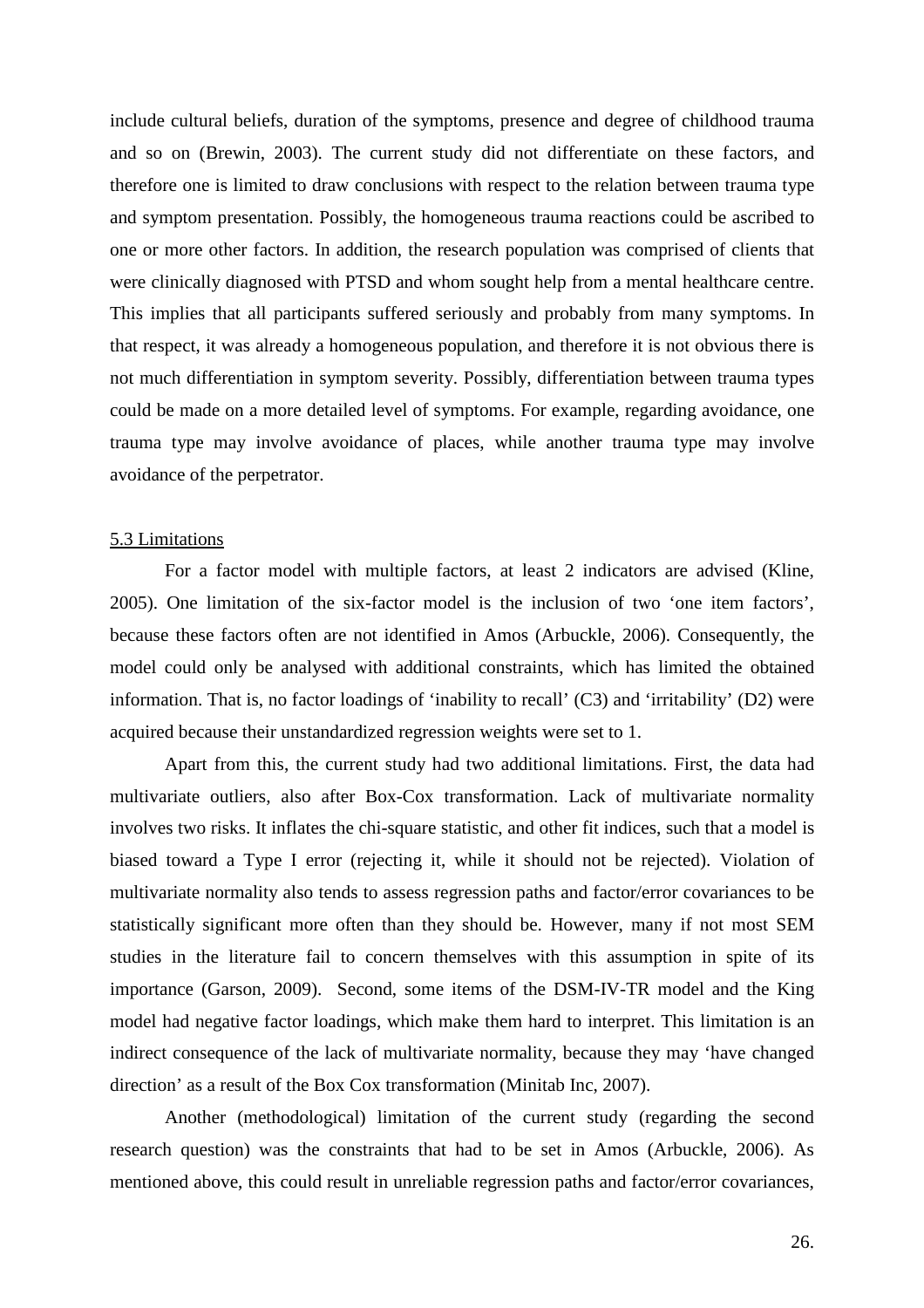thus unreliable factor loadings. Since these factor loadings were used to calculate factor scores for Manova, the outcome may be unreliable as well.

## 5.4 Strengths

Despite the aforementioned limitations, some strengths can be acknowledged in the current study as well. First, the usage of CAPS to diagnose clients with PTSD was an important strength, because it demonstrates outstanding psychometric properties (Blake et al., 1995; Weathers et al., 2001). Furthermore, it has been used successfully in many studies with different trauma populations (Blake et al., 1995). One should be careful in comparing these findings with results from studies with other measures. A number of studies illustrate that PTSD self-report measures may yield a somewhat different PTSD structure than information obtained from interview measures (e.g. Shevlin et al., 2009). Moreover, not all PTSD measures have items parallel to the DSM-IV symptoms, regarding content and number of items. As a consequence, factors could have different meanings. For example, King et al. (2009) state that numbing in the *Impact of Event Scale-Revised* (IES-R) does not have exactly the same meaning as that of the DSM-IV, because it "does not overtly assess feelings of detachment from others, isolation, or other facets of intimacy or relationship quality" (p. 183).

 Another strength of the current study is that it elaborates on factor analytical studies that assess the most optimal factor structure. Specifically, several existing models were replicated, but additionally, this study for the first time tested the validity of the nested sixfactor model. Furthermore, in contrast with most factor analytic studies, the current study investigated whether factor scores differed per trauma type, since differences among PTSD factor models have partially been explained by differences in trauma populations (e.g. Naifeh et al., 2008).

#### 5.5 Conclusion and future research

In summary and in closing, the current study indicates that the Simms model has the best factor structure among the DSM-IV-TR model, the King model and the six factor model. Furthermore, it proved that the PTSD symptomatology of re-experiencing is typical for PTSD, and that avoidance could be defined best by 'avoiding thoughts of trauma' (C1) and 'avoiding reminders of trauma' (C2). The dysphoria symptoms could be considered as the non-specific component of PTSD. The present findings support the weighty body of literature that challenges the current DSM-IV-TR PTSD factor structure and support the view that the PTSD factor structure involves four clusters of symptoms as opposed to three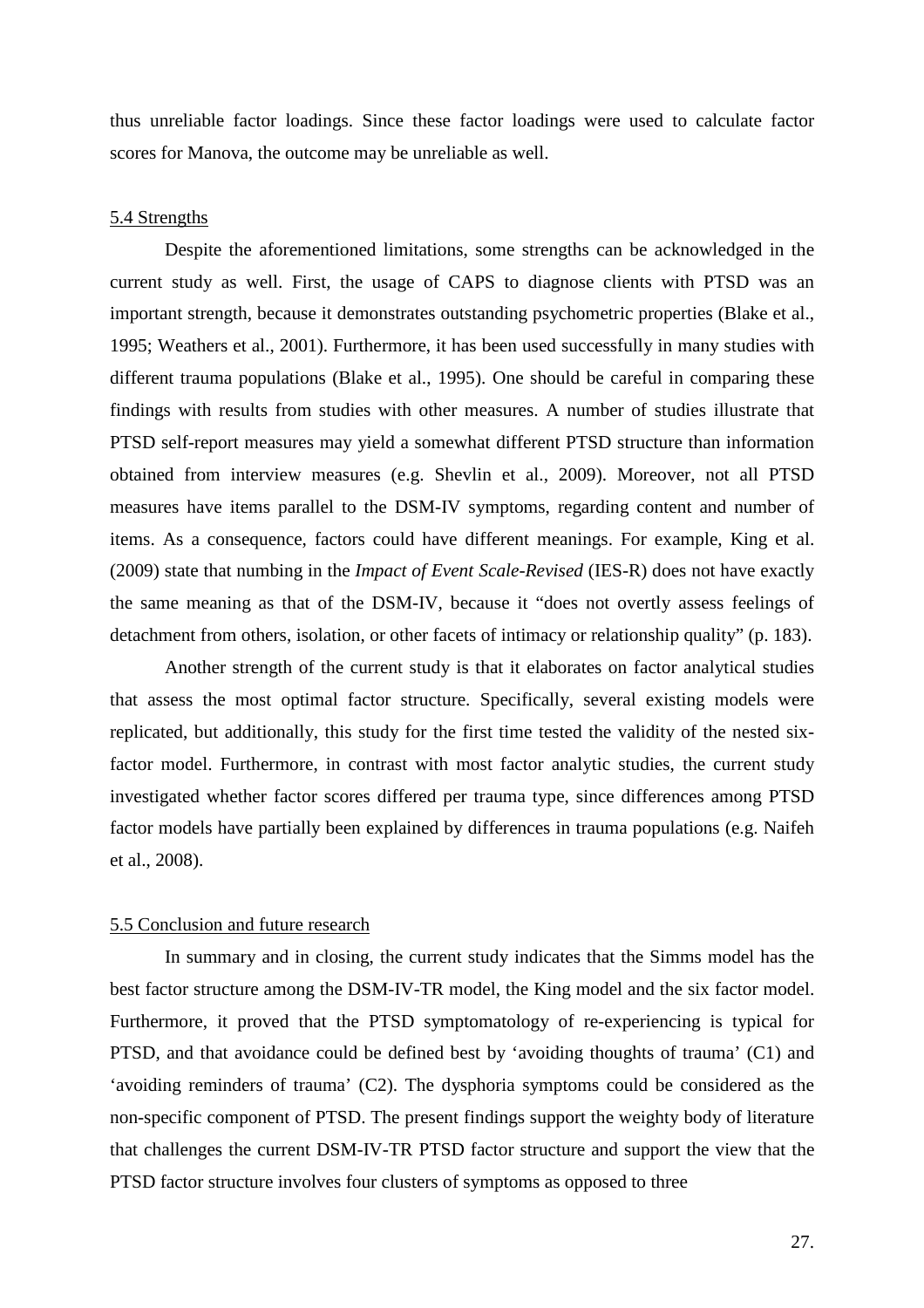Additionally, the proposed diagnostic criteria in the fifth version of the American Psychiatric Association's diagnostic manual, correspond to the Simms model, that is, it also adds a fourth cluster. More specifically, criterion C (avoidance and numbing) has been split into C and D. Criterion C (new version) now solely comprises avoidance of behaviors or physical or temporal reminders of the traumatic experience(s) (C1-C2). Moreover, criterion D focuses on negative alterations in cognition and mood associated with the traumatic event(s), which are dysphoric symptoms as in the Simms model. However, these do not include the 'hostility', 'sleep disturbance', and 'difficulty concentrating' as in the Simms model. The cluster contains two new symptoms (D3, D4) one expanded symptom (D6), and four largely unchanged symptoms (D1, D2, D5, D7) specified in the DSM-IV-TR (2002). Criterion E (formerly D) focuses on increased arousal and reactivity, and contains one modestly changed (E6), one entirely new (E2), and four unchanged symptoms. For a more detailed description of the proposed diagnostic criteria changes see Appendix.

The current study raises some questions for further research, to elaborate on these issues. First, the present findings demonstrated a relatively poor factor loading of 'trauma specific amnesia', in agreement with other studies (e.g. King et al., 1998; Ebberink et al., 2009). Prior to the release of the DSM-V, more clarity about whether or not this symptom belongs to the factor arousal, or even to PTSD, should be required. Secondly, in contrast to the study of Ebberink et al., (2009) hostility was not identified as a distinct factor. Future research may investigate whether this symptom is more typical for specific trauma types than for others. Thirdly, since anhedonia loaded highly on dysphoria (in the six-factor model) in the current study, it might be worthwhile to test an alternative nested four-factor model, with numbing and anhedonia as separate factors within dysphoria.

Regarding the influence of trauma type, future research could investigate whether differentiation could be made on a more detailed level. It is important to understand the relation between trauma type and the symptom presentation of PTSD because it might give suggestions for different therapeutic approaches. Consequently, trauma type may be a key variable in understanding the patient (Kirz et al., 2001).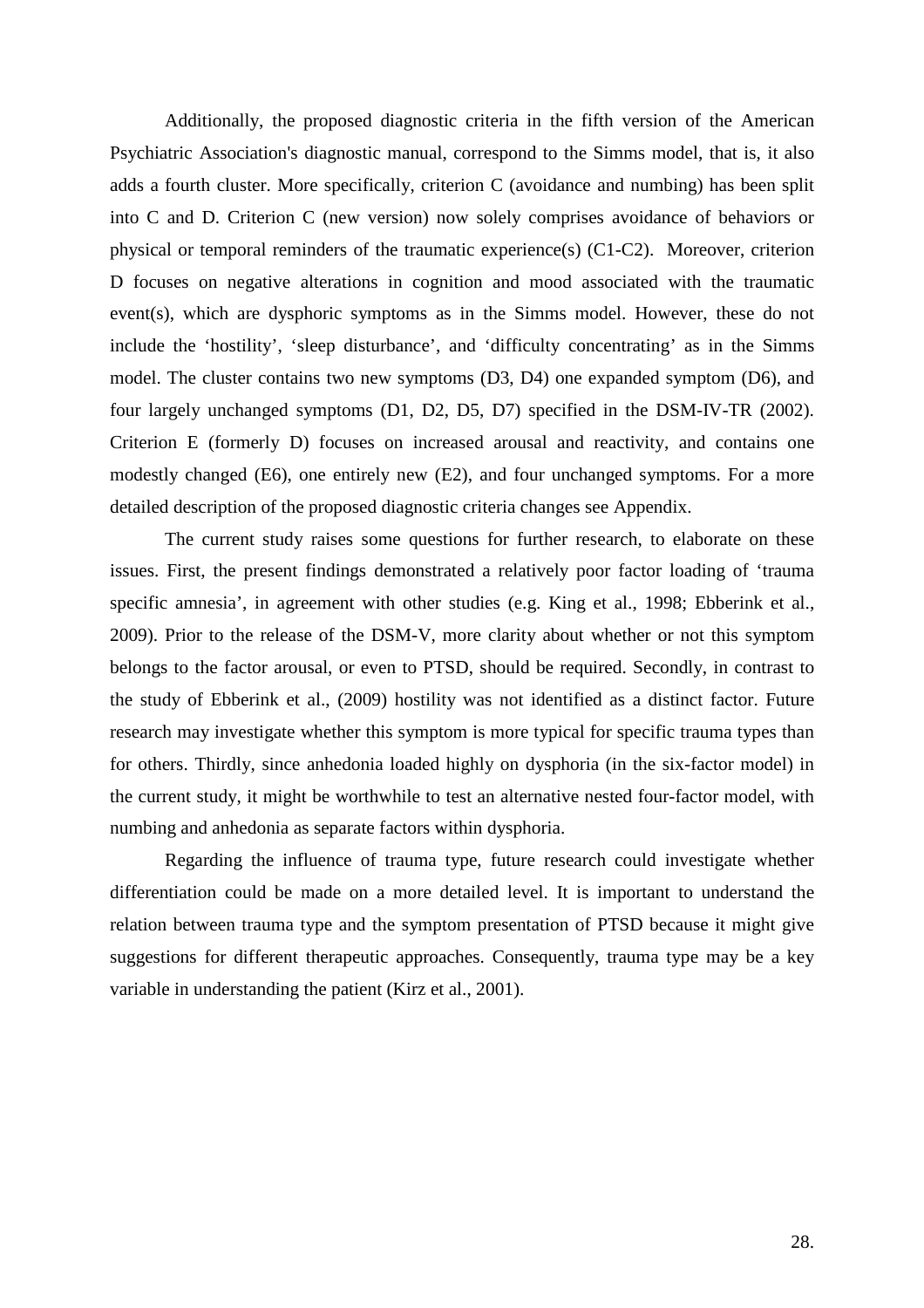## **References**

- Ainsworth, A. (2010). *MANOVA basics, lecture 10*. Cited on May 25, 2010. Available at the World Wide Web: http://www.csun.edu/~ata20315/psy524/docs/Psy524%20Lecture%2010%20MANOV A1.ppt#256,1,MANOVA Basics.
- American Psychiatric Association (2002). *Diagnostic and statistical manual of mental disorder (DSM-IV-TR).* Washington DC: American Psychiatric Association.
- American Psychiatric Association (2010, May 20). *Proposed revisions of Posttraumatic Stress Disorder*. Cited on July 1, 2010. Available at the World Wide Web: http://www.dsm5.org/ProposedRevisions/Pages/proposedrevision.aspx?rid=165.

Arbuckle, J.L. (2006). Amos (Version 7.0) [Computer Program]. Chicago: SPSS.

- Blake, D.D., Weathers, F.W., Nagy, L.M., Kaloupek, D.G., Gusman, F.D., & Charney, D.S. (1995). The development of a clinician-administered PTSD scale. *Journal of Traumatic Stress, 8,* 75–90.
- Bonanno, G.A. (2004). Loss, trauma, and human resilience: Have we underestimated the human capacity to thrive after extremely aversive events? *American Psychologist, 59,*  20-28.
- Bout, J. van den, Boelen, P.A. & Keijser, J. de (Eds.) (2001). *Behandelingsstrategieën bij gecompliceerde rouw en verliesverwerking.* Houten: Bohn Stafleu Van Loghum.
- Brace, N., Kemp, R., & Snelgar, R. (2006). *SPSS for psychologists.* Houndmills, Basingstoke, Hampshire: Palgrave Macmillan.
- Breslau, N. & Kessler, R.C. (2001). The stressor criterion in DSM-IV Posttraumatic Stress Disorder: An empirical investigation. *Biological Psychiatry, 50,* 699-704.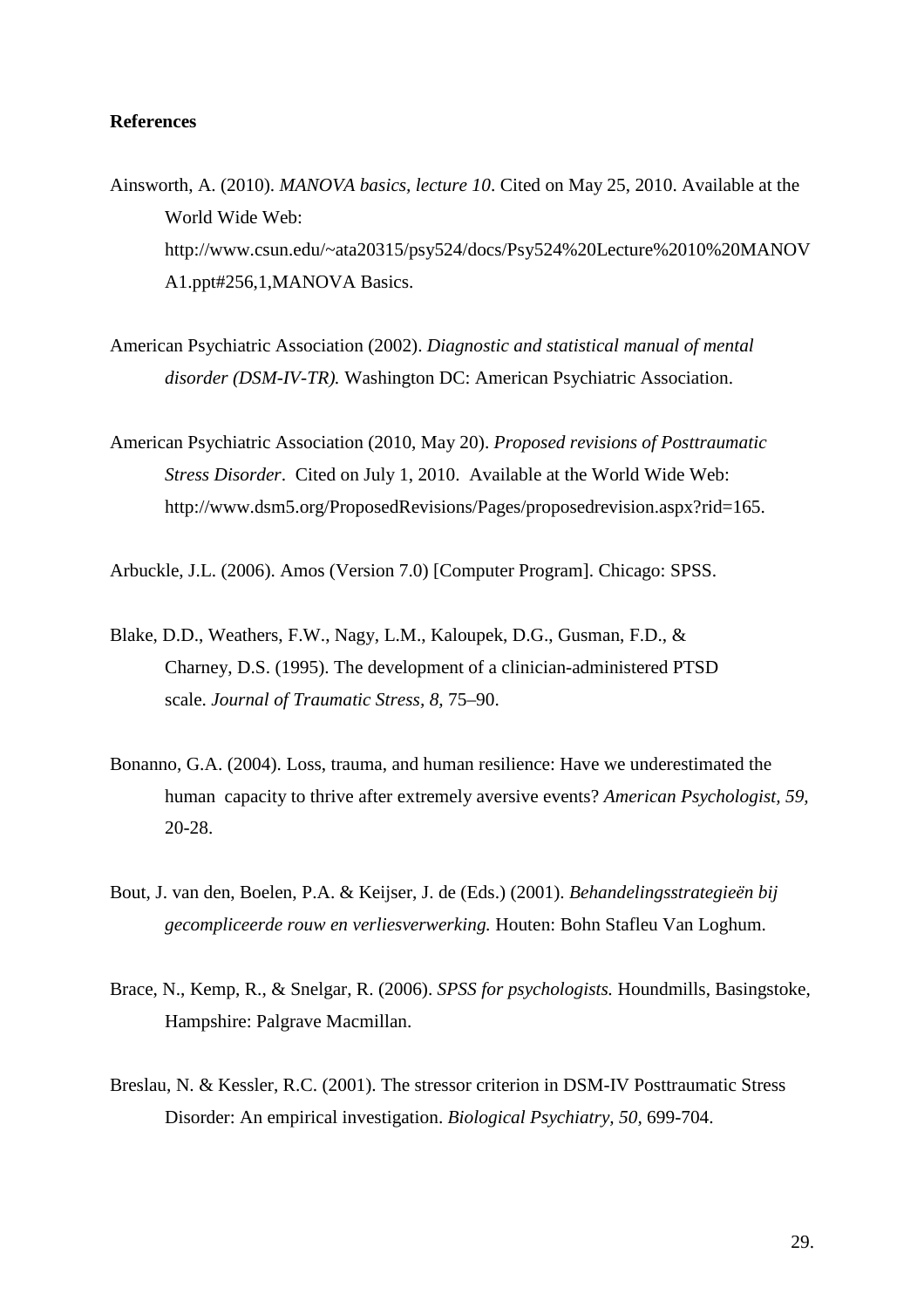- Brewin, C.R. (2003). *Posttraumatic stress disorder: Malady or myth?* London: Yale University Press.
- Cox, B.J., Mota, N., Clara, I., & Asmundson, G.J.G. (2008). The symptom structure of posttraumatic stress disorder in the National Comorbidity Replication Survey. *Journal of Anxiety Disorders, 22 (8),* 1523-28.
- Dobbs, D. (2009). The Post-Traumatic Stress Trap. *Scientific American, April 2009,* 64-69.
- Doornen, van, L. (2004). *Stress: een psychobiologisch perspectief*. Universiteit Utrecht: The Netherlands.
- Ebberink, F., Rademaker, A.R., de Kloet. C., Vermetten, E., Geuze, E. (2009). Posttraumatic stress disorder: a tentative search for a uniform symptom structure. *For submission to Journal of Psychiatric Research.*
- Elhai, J.D., Engdahl, R.M., Palmieri, P.A., Naifeh, J.A., Schweinle, A., & Jacobs, G.A. (2009). Assessing Posttraumatic Stress Disorder with or without reference to the single, worst traumatic event: examining differences in factor structure. *Psychological Assessment, 21 (4),* 629-634.
- Feeney, N.C., Zoellner, L.A., & Foa, E.B. (2000a). Anger, dissociation, and posttraumatic stress disorder among female assault victims. *Journal of Traumatic Stress, 13 (1),* 89- 100.
- Feeney, N.C., Zoellner, L.A., Fitzgibbons, L.A., & Foa, E.B. (2000b). Exploring the roles of emotional numbing, depression, and dissociation in PTSD. *Journal of Traumatic Stress, 13 (3),* 489-498.
- Ford, J.D., Elhai, J.D., Ruggiero, K.J., & Frueh, B.C. (2009). Refining Posttraumatic Stress Disorder diagnosis: evaluation of symptom criteria with the national survey of adolescents. *Journal of Clinical Psychiatry, 70 (5),* 748-755.

Garson, G.D. (2009) *Statnotes: Topics in Multivariate Analysis, from North Carolina State*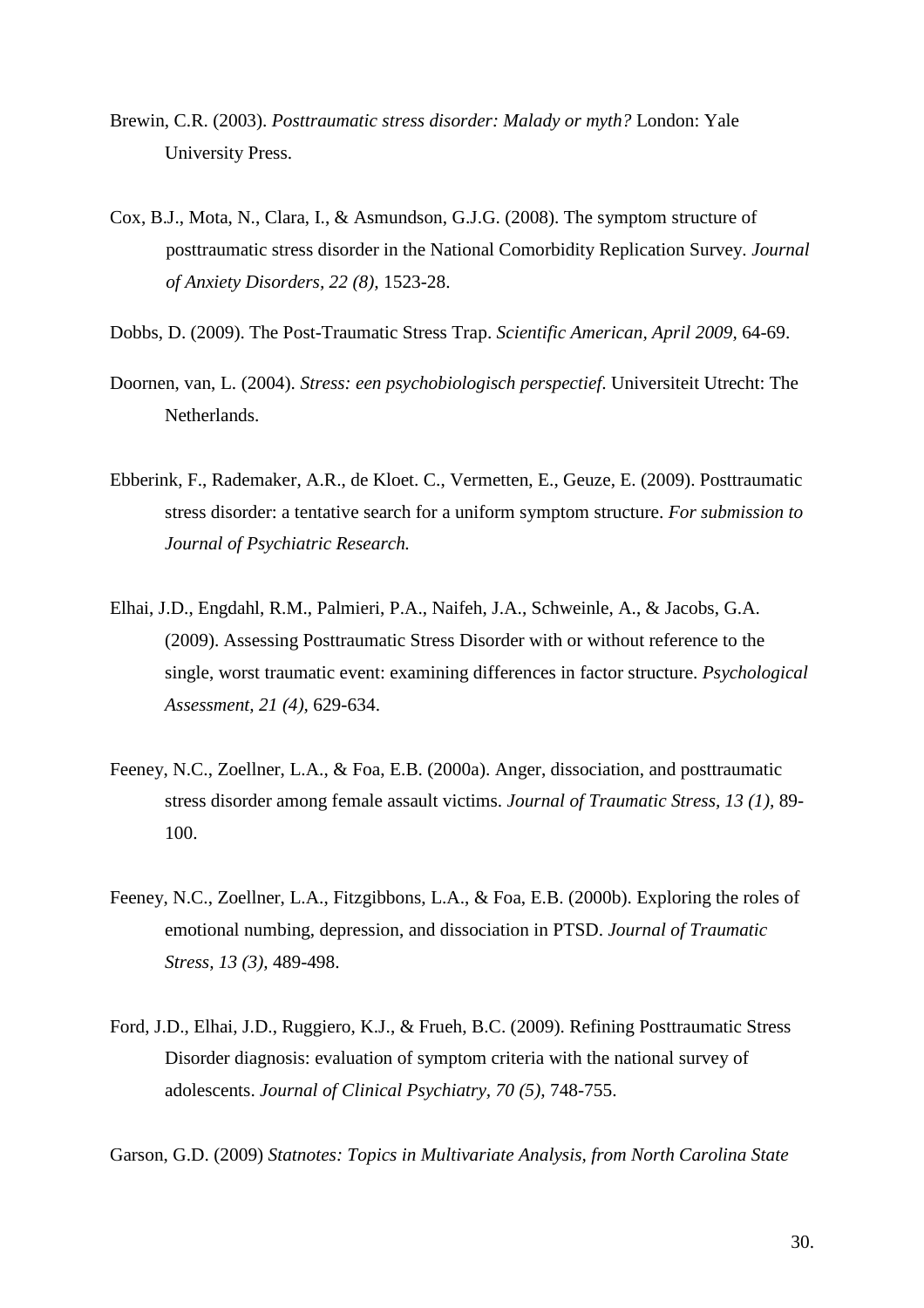*University, Public Administration Program.* Cited on May 25, 2010. Available at the World Wide Web: http://faculty.chass.ncsu.edu/garson/PA765/structur.htm.

- Grimm, L.G. (1993). *Statistical Applications for the Behavioral Sciences.* United States of America: John Wiley & Sons, inc.
- Hagenaars, M.A., van Minnen, A., & Hoogduin, K.A.L. (2010). The impact of dissociation and depression on the efficacy of prolonged exposure treatment for PTSD. *Behaviour research and Therapy, 48 (1),* 19-27.
- Hooper, D., Coughlan, J., & Mullen, M. (2008). Structural equation modelling: guidelines for determining model fit [electronic version]. *Electronic Journal of Business Research Methods, 6 (1),* 53-60*.* Cited on February 22, 2010. Available at the World Wide Web: http://www.ejbrm.com/vol6/v6-i1/Hooperetal.pdf

Horowitz, M. J. (1976). *Stress Response Syndromes*. New York: Jason Aronson Inc.

Horowitz, M. J. (1997). *Stress Response Syndromes*. London: Jason Aronson Inc.

- Hox, J.J. (1999). Principes en toepassing van structurele modellen. *Kind en adolescent, 20 (3),*  200-217.
- Jöreskog, K.G. (1999, June 22). How large can a standardize coefficient be? Cited on June 3 2010. Available at the World Wide Web: http://www.ssicentral.com/lisrel/techdocs/HowLargeCanaStandardizedCoefficientbe.p df.
- Keane, T.M., Marshall, A.M., & Taft, C.T. (2006) Posttraumatic Stress Disorder: etiology, epidemiology, and treatment outcome. *Annual Review of Clinical Psychology, 2,* 161- 197.
- Kelley, L.P., Weathers, F.W., McDevitt-Murphy, M.E., Eakin, D.E., & Flood, A.M. (2009) A comparison of PTSD Symptom Patterns in Three Types of Civilian Trauma. *Journal of Traumatic Stress, 22,* 227-235.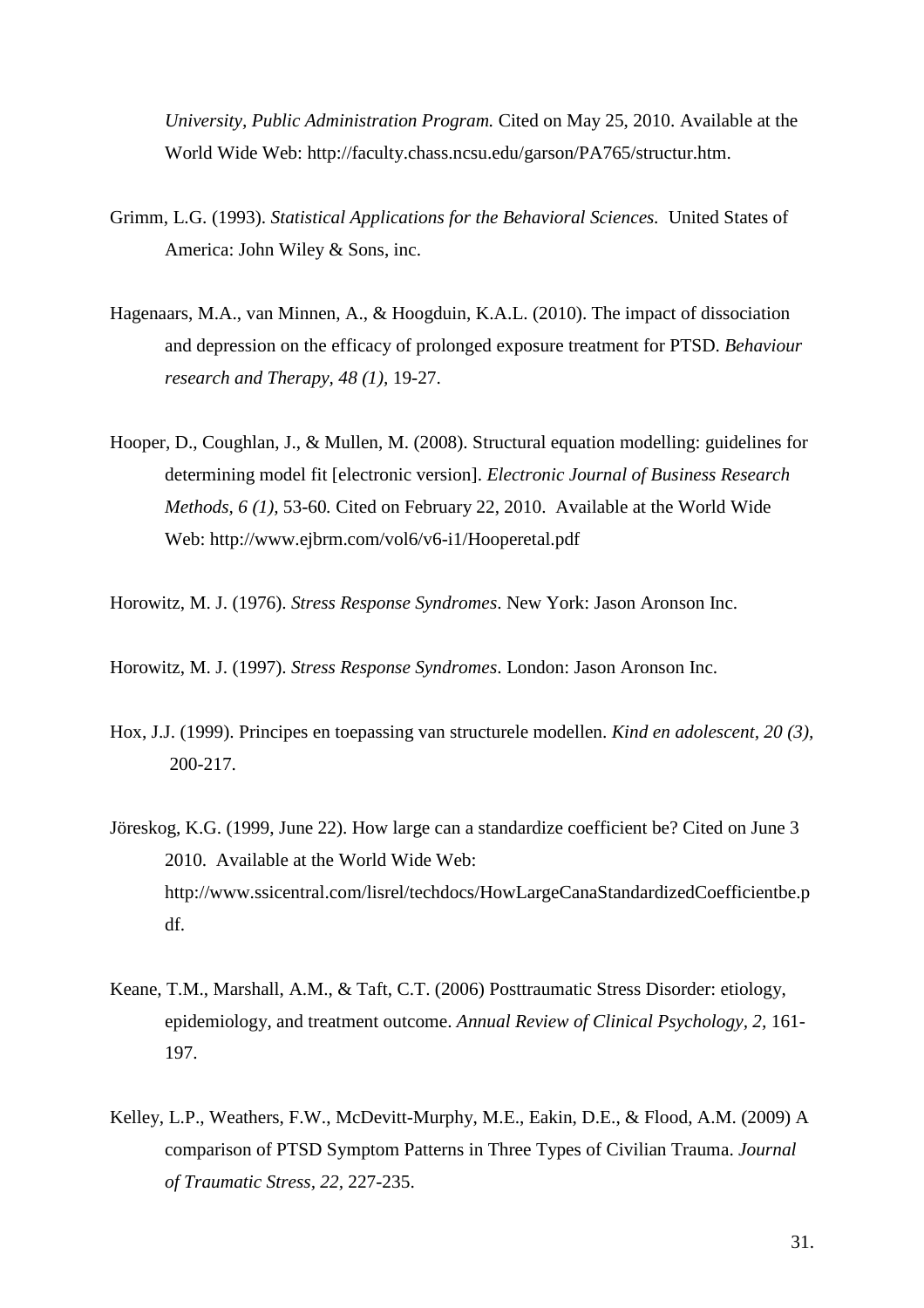- King, D.W., Leskin, G.A., King, L.A., & Weathers, F.W. (1998). Confirmatory factor analysis of the Clinician-Administered PTSD Scale: Evidence for the dimensionality of posttraumatic stress disorder. *Psychological Assessment, 10,* 90-96.
- King, D.W., Orazem, R.J., Lauterbach, D., King, L.A., Hebenstreit, C.L., & Shalev, A.Y. (2009). Factor structure of Posttraumatic Stress Disorder as measured by the Impact of Event Scale-Revised: stability across cultures and time. *Psychological Trauma: Theory, Research, Practice, and Policy, 1 (3),* 173-187.
- Kirz, L.J., Frescher, K.D., Klein, J.L., Gusman, F.D., & Schwarz, M.F. (2001). MMPI-2 assessment of differential Post-Traumatic Stress Disorder patterns in combat veterans and sexual assault victims. *Journal of interpersonal violence, 16 (7),* 619-639.
- Kline, R.B. (2005). *Principles and practice of structural equation modeling.* New York: Guilford Press.
- Lancaster, S. L., Melka, S. E., & Rodriguez, B. F. (2009). A factor analytic comparison of five models of PTSD symptoms. *Journal of Anxiety Disorders, 23(2),* 269-274.
- Marsh, H.W., & Balla, J. (1994). Goodness of fit in confirmatory factor analysis: the effects of sample size and model parsimony. *Quality & quantity, 28,* 185-217.
- Minitab 15 Statistical Software (2007). [Computer software]. State College, PA: Minitab, Inc. (www.minitab.com)
- Naifeh, J.A., Elhai, J.D., Kashdan, T.B., Grubaugh, A.L. (2008) The PTSD Symptom Scale's latent structure: An examination of trauma-exposed medical patients. *Journal of Anxiety Disorders, 22 (8)*, 1355-68.
- Orth, U., & Wieland, E. (2006). Anger, hostility, and posttraumatic stress disorder in traumaexposed adults: A meta-analysis. *Journal of consulting and Clinical Psychology, 74 (4),* 698-706.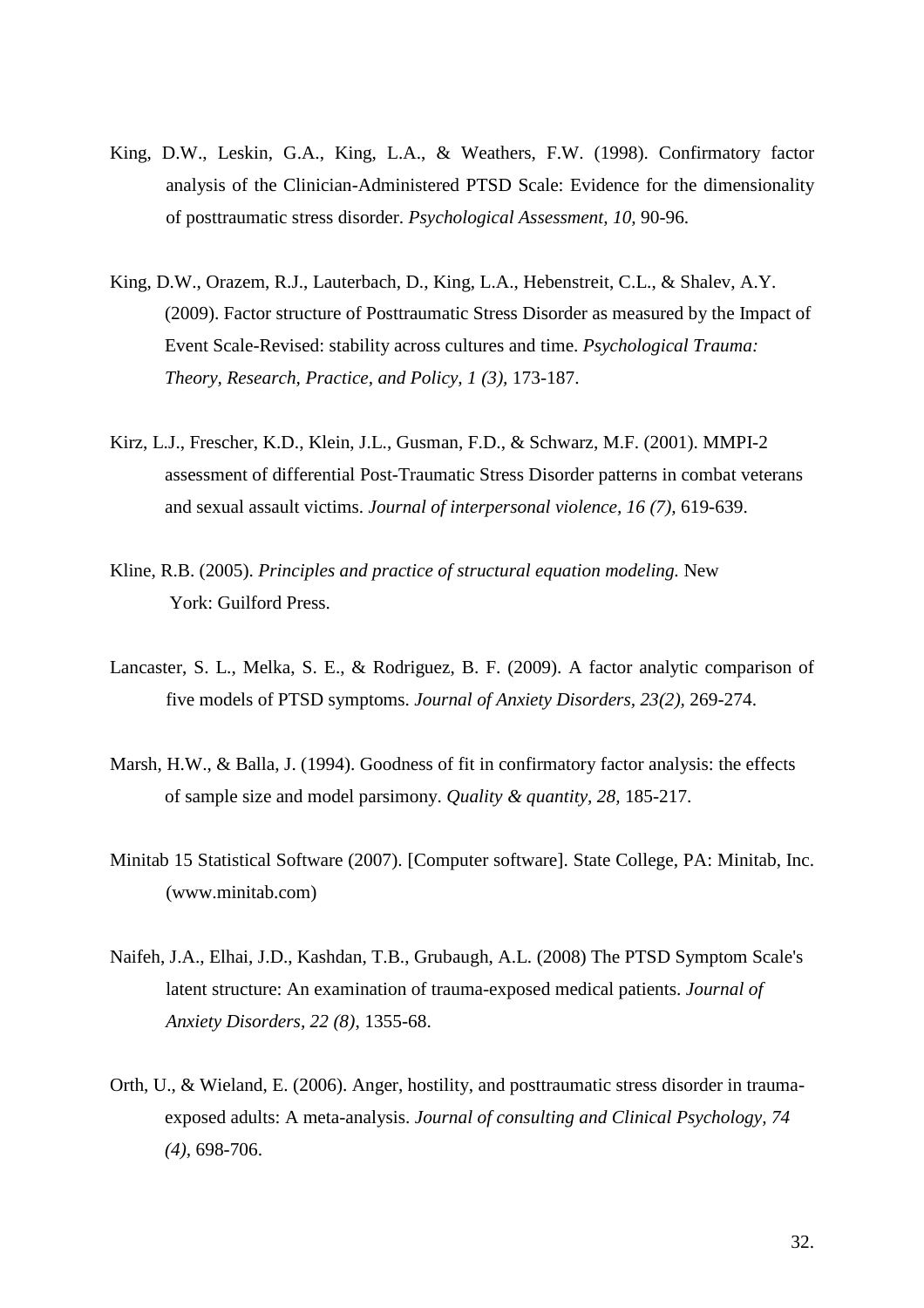- Pallant, J. (2007). *SPSS survival manual. A step-by-step guide to data analysis using SPSS version 15.* Maidenhead, Berkshire: Open University Press.
- Rademaker, A.R. (2009). *Personality and Adaption to Military Trauma*. *Proefschrift.* Utrecht: Universiteit Utrecht.
- Rasmussen, A., Smith, H., & Keller, A.S. (2007). Factor Structure of PTSD among West and Central African Refugees. *Journal of Traumatic Stress, 20 (3),* 271-280.
- Resick, P. A. (2001). *Stress and trauma.* Hove: Psychology Press.
- Ruscio, A. M., Ruscio, J., & Keane, T. M. (2002). The latent structure of posttraumatic stress disorder: A taxometric investigation of reactions to extreme stress. *Journal of Abnormal Psychology, 111,* 290-301.
- Saul, A.L., Grant, K.E., & Smith Carter, J. (2008) Post-traumatic reactions in adolescents: how well do the DSM-IV PTSD criteria fit the real life experience of trauma exposed youth? *Journal of abnormal child psychology, 36,* 915-925.
- Sheehan, D. V., Lecrubier, Y., Harnett-Sheehan, K., Knapp, E., Sheehan, M., & Lecrubier, Y. (1998). M.I.N.I. Mini International Neuropsychiatric interview (M.I.N.I.). *Journal of Clinical Psychiatry, 59,* 34–57.
- Shercliffe, R.J., & Colotla, V. (2009). MMPI-2 profiles in civilian PTSD. An examination of differential responses between victims of crime and industrial accidents. *Journal of interpersonal violence, 24 (2),* 349-360.
- Shevlin, M., McBride, O., Armour, C., & Adamson, G. (2009). Reconciling the differences between the King et al. (1998) and Simms et al. (2002) factor models of PTSD. *Journal of anxiety disorders, 23,* 995-1001.
- Simms, L. J., Watson, D., & Doebbeling, B. N. (2002). Confirmatory factor analyses of posttraumatic stress symptoms in deployed and nondeployed veterans of the Gulf war. *Journal of Abnormal Psychology, 111,* 637-647.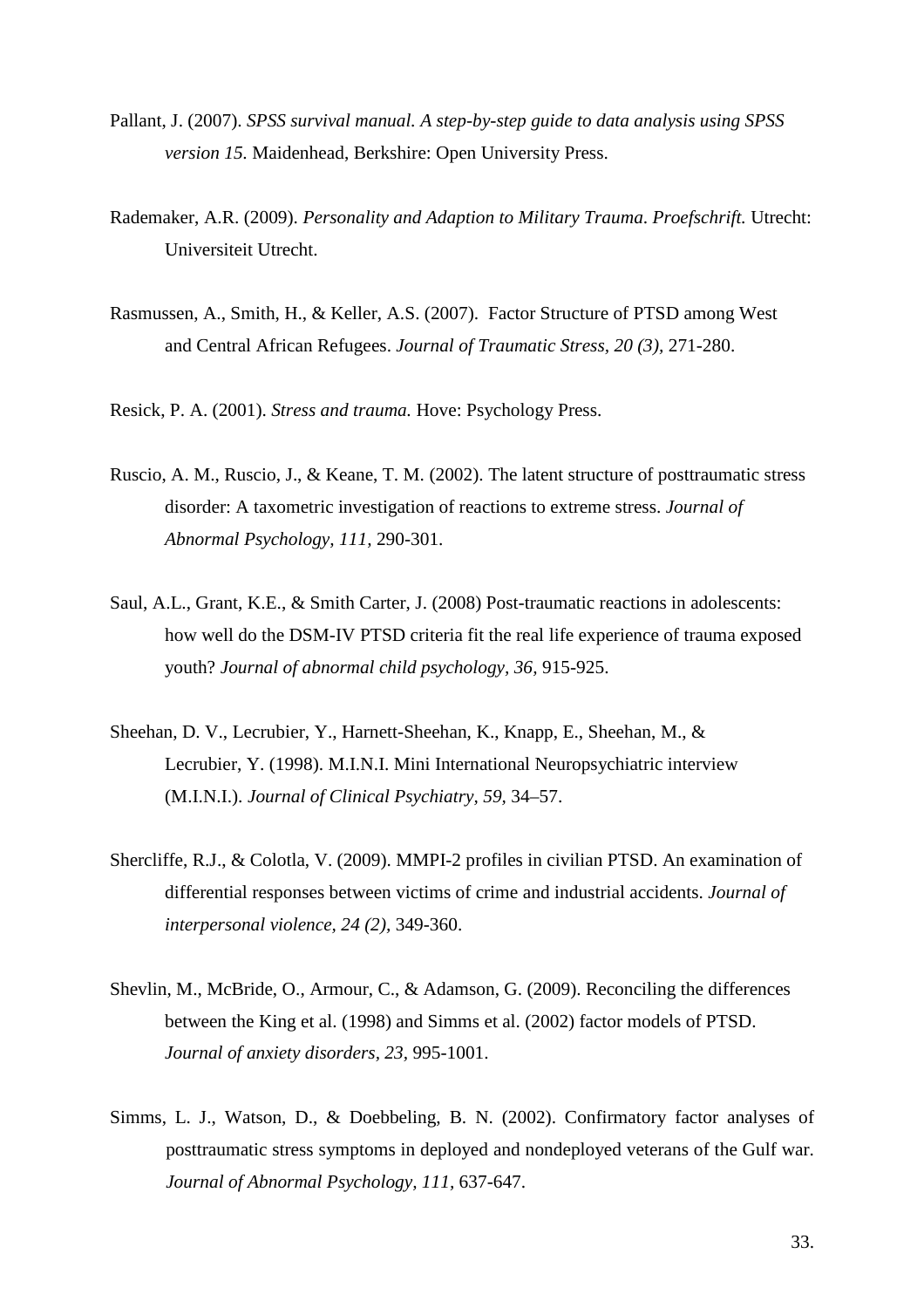- Stroebe, M., Hansson, R.O., Stroebe, W. & Schut, H. (Eds.) (2004). *Handbook of bereavement research: Consequences, coping and care.* Washington: American Psychological Association.
- Tabacchnick, B.G., & Fidell, L.S. (2007). *Using multivariate statistics.*  Boston: Pearson/Allyn and Bacon.
- Weathers, F.W., Keane, T.M., & Davidson, J.R.T. (2001). Clinician-Administered PTSD Scale: A review of the first ten years of research. *Depression and Anxiety, 13,* 132- 156.
- Yasan, A., Saka, G., Ozkan, M., & Ertem, M. (2009). Trauma type, gender, and risk of PTSD in a region within an area of conflict. *Journal of traumatic stress, 22 (6),* 663-666.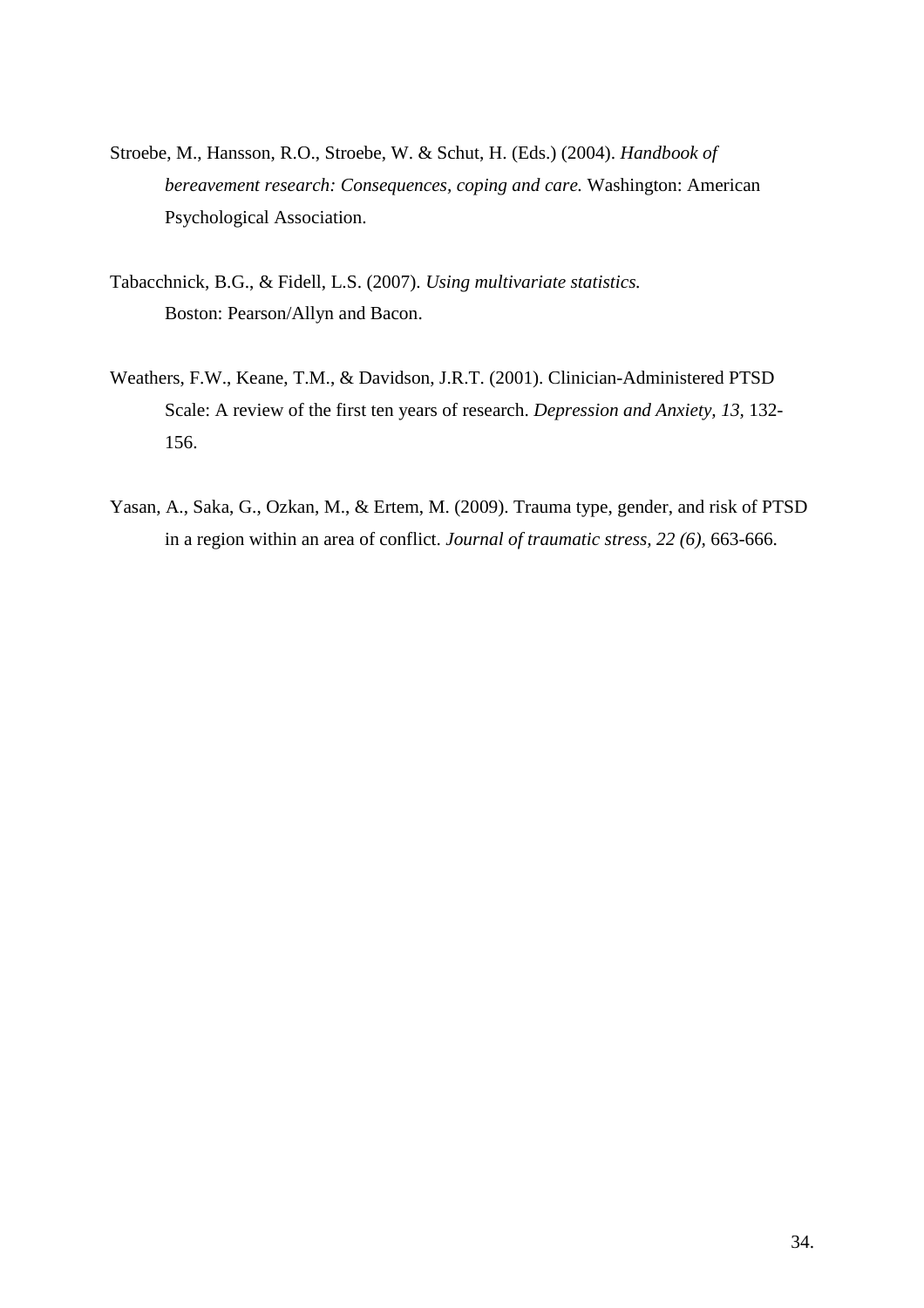## **Appendix. Proposed revision of the Posttraumatic Stress Disorder \* in DSM-V (APA, 2010)**

A. The person was exposed to the following event(s): death or threatened death, actual or threatened serious injury, or actual or threatened sexual violation, in one or more of the following ways: **\*\***

- 1. Experiencing the event(s) him/herself
- 2. Witnessing, in person, the event(s) as they occurred to others
- 3. Learning that the event(s) occurred to a close relative or close friend; in such cases, the actual or threatened death must have been violent or accidental
- 4. Experiencing repeated or extreme exposure to aversive details of the event(s) (e.g., first responders collecting body parts; police officers repeatedly exposed to details of child abuse); this does not apply to exposure through electronic media, television, movies, or pictures, unless this exposure is work related.

B. Intrusion symptoms that are associated with the traumatic event(s) (that began after the traumatic event(s)), as evidenced by 1 or more of the following:

- 1. Spontaneous or cued recurrent, involuntary, and intrusive distressing memories of the traumatic event(s). **Note:** In children, repetitive play may occur in which themes or aspects of the traumatic event(s) are expressed.
- 2. Recurrent distressing dreams in which the content and/or affect of the dream is related to the event(s). **Note:** In children, there may be frightening dreams without recognizable content. **\*\*\***
- 3. Dissociative reactions (e.g., flashbacks) in which the individual feels or acts as if the traumatic event(s) were recurring (Such reactions may occur on a continuum, with the most extreme expression being a complete loss of awareness of present surroundings.) **Note:** In children, trauma-specific reenactment may occur in play.
- 4. Intense or prolonged psychological distress at exposure to internal or external cues that symbolize or resemble an aspect of the traumatic event(s)
- 5. Marked physiological reactions to reminders of the traumatic event(s).

C. Persistent avoidance of stimuli associated with the traumatic event(s) (that began after the traumatic event(s)), as evidenced by efforts to avoid 1 or more of the following:

- 1. Avoids internal reminders (thoughts, feelings, or physical sensations) that arouse recollections of the traumatic event(s)
- 2. Avoids external reminders (people, places, conversations, activities, objects situations) that arouse recollections of the traumatic event.

D. Negative alterations in cognitions and mood that are associated with the traumatic event(s) (that began or worsened after the traumatic event(s)), as evidenced by 3 or more of the following: **Note**: In children, as evidenced by 2 or more of the following:**\*\*\*\*** 

- 1. Inability to remember an important aspect of the traumatic event(s) (typically dissociative amnesia; not due to head injury, alcohol, or drugs).
- 2. Persistent and exaggerated negative expectations about one's self, others, or the world (e.g., "I am bad," "no one can be trusted," "I've lost my soul forever," "my whole nervous system is permanently ruined," "the world is completely dangerous").
- 3. Persistent distorted blame of self or others about the cause or consequences of the traumatic event(s)
- 4. Pervasive negative emotional state -- for example: fear, horror, anger, guilt, or shame
- 5. Markedly diminished interest or participation in significant activities.
- 6. Feeling of detachment or estrangement from others.
- 7. Persistent inability to experience positive emotions (e.g., unable to have loving feelings, psychic numbing).